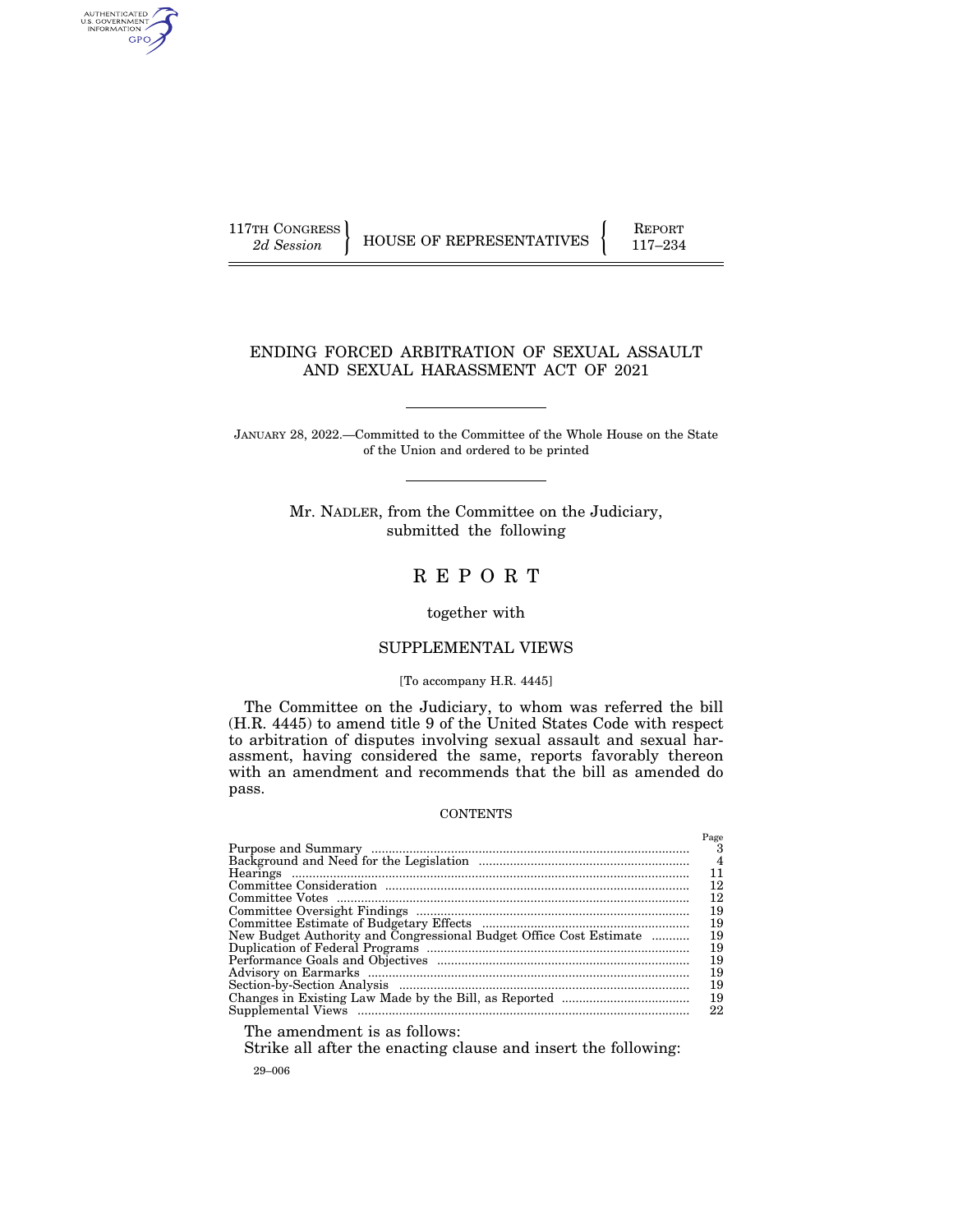**SECTION 1. SHORT TITLE.** 

This Act may be cited as the ''Ending Forced Arbitration of Sexual Assault and Sexual Harassment Act of 2021''.

**SEC. 2. PREDISPUTE ARBITRATION OF DISPUTES INVOLVING SEXUAL ASSAULT AND SEXUAL HARASSMENT.** 

(a) IN GENERAL.—Title 9 of the United States Code is amended by adding at the end the following:

#### **''CHAPTER 4—ARBITRATION OF DISPUTES INVOLVING SEXUAL ASSAULT AND SEXUAL HARASSMENT**

"Sec.<br>"401. Definitions.<br>"402. No validity or enforceability.

**''§ 401. Definitions** 

''In this chapter:

''(1) PREDISPUTE ARBITRATION AGREEMENT.—The term 'predispute arbitration agreement' means any agreement to arbitrate a dispute that had not yet arisen at the time of the making of the agreement.

''(2) PREDISPUTE JOINT-ACTION WAIVER.—The term 'predispute joint-action waiver' means an agreement, whether or not part of a predispute arbitration agreement, that would prohibit, or waive the right of, one of the parties to the agreement to participate in a joint, class, or collective action in a judicial, arbi-tral, administrative, or other forum, concerning a dispute that has not yet arisen at the time of the making of the agreement. ''(3) SEXUAL ASSAULT DISPUTE.—The term 'sexual assault dispute' means a

dispute involving a nonconsensual sexual act or sexual contact, as such terms are defined in section 2246 of title 18 or similar applicable Tribal or State law, including when the victim lacks capacity to consent. ''(4) SEXUAL HARASSMENT DISPUTE.—The term 'sexual harassment dispute'

means a dispute relating to the any of the following conduct directed at an individual or a group of individuals:

''(A) Unwelcome sexual advances.

''(B) Unwanted physical contact that is sexual in nature, including assault.

''(C) Unwanted sexual attention, including unwanted sexual comments and propositions for sexual activity.

''(D) Conditioning professional, educational, consumer, health care or long-term care benefits on sexual activity.

''(E) Retaliation for rejecting unwanted sexual attention.

#### **''§ 402. No validity or enforceability**

''(a) IN GENERAL.—Notwithstanding any other provision of this title, at the election of the person alleging conduct constituting a sexual harassment dispute or sexual assault dispute, or the named representative of a class or in a collective action alleging such conduct, no predispute arbitration agreement or predispute joint-action waiver shall be valid or enforceable with respect to a case which is filed under Federal, Tribal, or State law and relates to the sexual assault dispute or the sexual harassment dispute.

''(b) DETERMINATION OF APPLICABILITY.—An issue as to whether this chapter applies with respect to a dispute shall be determined under Federal law. The applicability of this chapter to an agreement to arbitrate and the validity and enforceability of an agreement to which this chapter applies shall be determined by a court, rather than an arbitrator, irrespective of whether the party resisting arbitration challenges the arbitration agreement specifically or in conjunction with other terms of the contract containing such agreement, and irrespective of whether the agreement purports to delegate such determinations to an arbitrator.''.

(b) TECHNICAL AND CONFORMING AMENDMENTS.

(1) IN GENERAL.—Title 9 of the United States Code is amended—

(A) in section 2, by inserting ''or as otherwise provided in chapter 4'' before the period at the end;

(B) in section 208—

(i) in the section heading, by striking ''**Chapter 1; residual application**'' and inserting ''**Application**''; and

(ii) by adding at the end the following: ''This chapter applies to the extent that this chapter is not in conflict with chapter 4.''; and  $(C)$  in section 307

(i) in the section heading, by striking ''**Chapter 1; residual application**'' and inserting ''**Application**''; and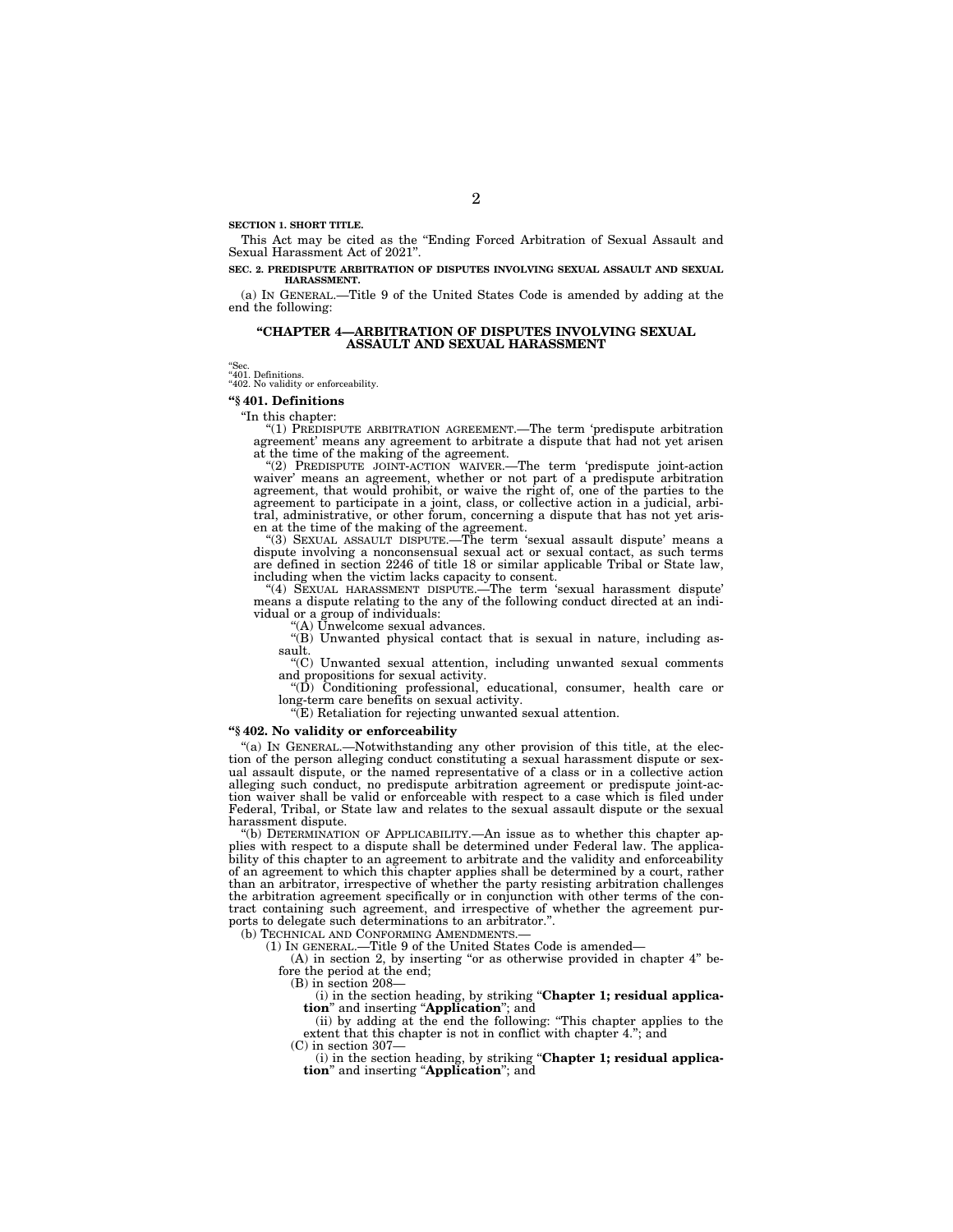(ii) by adding at the end the following: ''This chapter applies to the extent that this chapter is not in conflict with chapter 4."<br>(2) TABLE OF SECTIONS.—

(A) CHAPTER 2.—The table of sections for chapter 2 of title 9. United States Code, is amended by striking the item relating to section 208 and inserting the following:

''208. Application.''.

(B) CHAPTER 3.—The table of sections for chapter 3 of title 9, United States Code, is amended by striking the item relating to section 307 and inserting the following:

''307. Application.''.

(3) TABLE OF CHAPTERS.—The table of chapters for title 9, United States Code, is amended by adding at the end the following:

**''4. Arbitration of disputes involving sexual assault and sexual harassment** ................................... **401''. SEC. 3. APPLICABILITY.** 

This Act, and the amendments made by this Act, shall apply with respect to any dispute or claim that arises or accrues on or after the date of enactment of this Act.

#### **Purpose and Summary**

H.R. 4445, the ''Ending Forced Arbitration of Sexual Assault and Sexual Harassment Act of 2021,'' would prohibit the enforcement of mandatory, pre-dispute arbitration (''forced arbitration'') provisions in cases involving sexual assault or sexual harassment. Over the past several decades, forced arbitration clauses have become virtually ubiquitous in everyday contracts.1 Often buried deep within the fine print of employment and consumer contracts, forced arbitration deprives millions of Americans of their day in court to enforce state and federal rights.2 Because arbitration lacks the transparency and precedential guidance of the justice system, there is no guarantee that the relevant law will be applied to these disputes or that fundamental notions of fairness and equity will be upheld in the process.3 Furthermore, due to the secretive nature of this system, these disputes are often shielded from public scrutiny.4

Due to the prevalence of these clauses in employment and consumer disputes, victims of sexual violence and harassment are often unable to seek justice in a court of law, enforce their rights under state and federal legal protections, or even simply share their experiences. When an employee who is subject to a forced arbitration clause sues after being raped, assaulted, or harassed at work, the company is entitled, under the Federal Arbitration Act (FAA), to force the suit into arbitration. Similarly, a consumer who signs an arbitration clause and is assaulted at a business can be forced into an arbitration proceeding.

<sup>1</sup>*See Justice Restored: Ending Forced Arbitration and Protecting Fundamental Rights: Hear*ing Before the Subcomm. on Antitrust, Commercial, and Admin. Law of the H. Comm. on the<br>Judiciary, 117th Cong. (2021); Jessica Silver-Greenberg & Robert Gebeloff, Arbitration Every-<br>where, Stacking Deck of Justice, N.Y. TI ing individual arbitration clauses into a soaring number of consumer and employment contracts,<br>companies . . . devised a way to circumvent the courts and bar people from joining together<br>in class-action lawsuits, realistic

ness practices.").<br>
<sup>2</sup> CONSUMER FIN. PROT. BUREAU, ARBITRATION STUDY REP. TO CONG., PURSUANT TO DODD—<br>
FRANK WALL STREET REFORM AND CONSUMER PROTECTION ACT § 1028(a) (2015), http://

files.consumerfinance.gov/f/201503\_cfpb\_arbitration-study-report-to-congress-2015.pdf. 3*See, e.g., Myriam Gilles, The Day Doctrine Died: Private Arbitration and the End of Law, 2016 U. ILL. L. REV. 371 (2016).* 

<sup>2016</sup> U. ILL. L. REV. 371 (2016).<br>"Hetter from Nat'l Ass'n of Att'ys Gen. to Cong. Leadership (Feb. 12, 2018), http://<br>myfloridalegal.com/webfiles.nsf/WF/HFIS-AVWMYN/\$file/NAAG+letter+to+Congress+Sexual+ Harassment+Mandatory+Arbitration.pdf.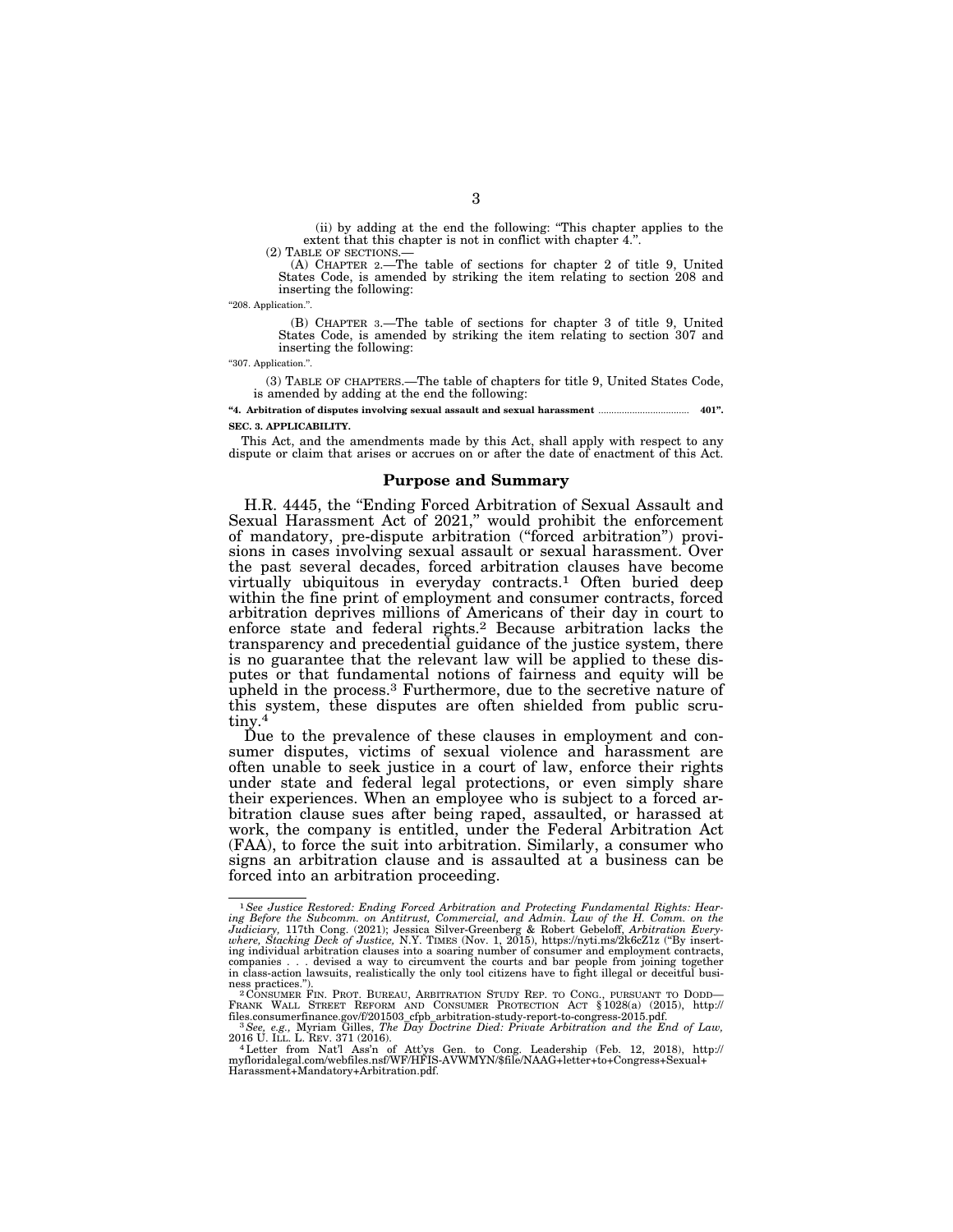In many forced arbitration cases, the company is entitled to choose the arbitrator who decides the case, as well as the rules of procedure and evidence that apply, and the distribution of costs of the arbitration. The rules also protect the company by keeping the records of an arbitration secret. Because the records in arbitration are protected, employers that use arbitration clauses in their employment contracts can retaliate against a victim—rather than confront the harasser or the attacker—without fear of their actions becoming public through the courts. The secretive nature of arbitration also prevents victims from sharing their stories. This allows for the growth of office cultures that ignore harassment and retaliate against those who report it, prevent future victims from being warned about dangerous companies and individuals, and create incentives for the corporate protection of rapists and other serial harassers.

H.R. 4445 would restore access to justice for millions of victims of sexual assault or harassment who are currently locked out of the court system and are forced to settle their disputes against companies in a private system of arbitration that often favors the company over the individual. This critical legislation is supported by a coalition of survivors of sexual harassment or assault and their allies, including the National Center on Domestic and Sexual Violence, the National Coalition Against Domestic Violence, the National Domestic Violence Hotline, the National Network to End Domestic Violence, RAINN, and the Sexual Violence Prevention Association, among others. It is also supported by numerous public interest and advocacy organizations, such as Public Citizen and the American Association of Justice.5

#### **Background and Need for the Legislation**

Unlike the judicial system—in which courts' decisions are generally public and, by building on precedent, cumulatively create a body of law—the results of arbitration disputes are often kept secret.6 For example, the arbitration protocols for the American Arbitration Association state that arbitrators of consumer disputes must ''maintain the privacy of the hearing to the extent permitted by applicable law."<sup>7</sup> Further, a coalition of state attorneys general—representing all 50 states, the District of Columbia, and several U.S. territories—have similarly noted that arbitration's required ''veil of secrecy'' applies to workplace sexual harassment claims, which may prevent similarly situated persons from learning of illegal conduct and seeking relief.8 The coalition referred to this phenomenon as a ''culture of silence that protects perpetrators at

<sup>5</sup>Letter from Public Citizen & American Association for Justice et al., Advocacy Coalition, to U.S. Rep. Nancy Pelosi (D–CA), Speaker, House of Representatives (Jan. 31, 2022) (on file with

staff of H. Comm. on the Judiciary).<br>" Justice Denied: Forced Arbitration and the Erosion of our Legal System: Hearing on H.R.<br>963, H.R. 7109, and H.R. 2631 Before the Subcomm. on Antitrust, Commercial, and Admin. Law *of the H. Comm on the Judiciary,* 116th Cong. 3–4, 10 (2019) (statement of Gretchen Carlson, advocate and former Fox News commentator; statement of Professor Myriam Gilles, Paul R.

TNat'l Consumer Disp. Advisory Comm., Consumer Due Process Protocol, Principle 12.2, AM.<br>ARBITRATION ASS'N, https://www.adr.org/sites/default/files/document\_repository/Consumer%20<br>Due%20Process%20Protocol%20(1).pdf.

Due%20Process%20Protocol%20(1).pdf.<br><sup>8</sup> Letter from Nat'l Ass'n of Att'ys Gen. to Cong. Leadership (Feb. 12, 2018), http://<br>myfloridalegal.com/webfiles.nsf/WF/HFIS-AVWMYN/\$file/NAAG+letter+to+Congress+Sexual+ Harassment+Mandatory+Arbitration.pdf.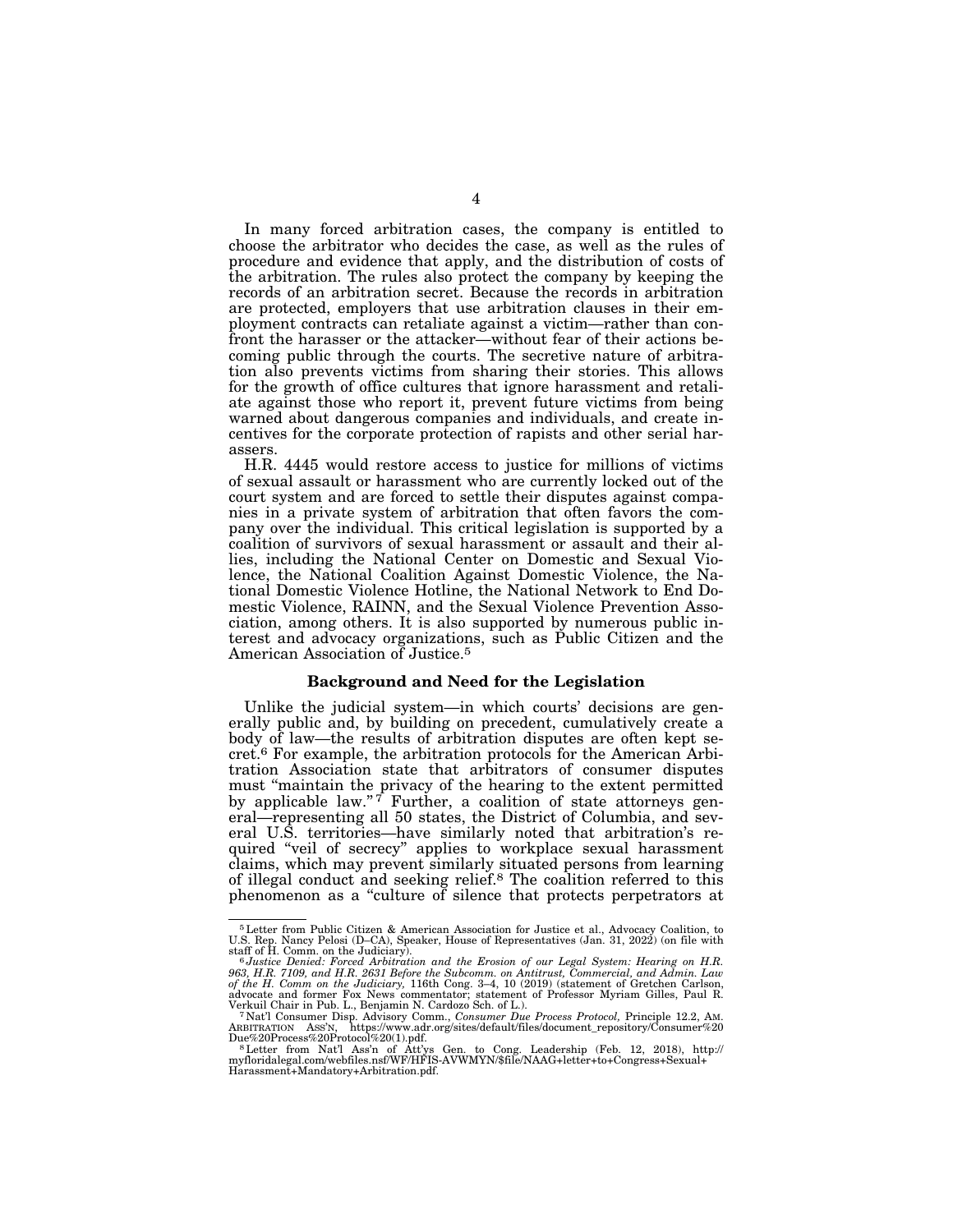the cost of their victims."<sup>9</sup> This opacity often prevents others from learning of widespread misconduct. As Terri Gerstein, the Director of the State and Local Enforcement Project at the Harvard Law School Labor and Worklife Program, noted, the secretive nature of arbitration ''has allowed outrageous violations, in some cases years of sexual harassment and predation, to remain hidden from view and therefore to continue." 10

Forced arbitration also lacks many of the procedural safeguards of the justice system.11 For example, in forced arbitration, a company may increase the expense of bringing a claim,<sup>12</sup> limit discovery,13 or eliminate protections related to the geographic proximity of the resolution forum,<sup>14</sup> formal civil procedure rules, access to counsel,15 and the right to bring similar claims jointly.16 Additionally, the company imposing arbitration often selects the presiding arbitrator or arbitration provider,<sup>17</sup> creating a conflict of interest in which the purportedly neutral arbitrator may be motivated by the prospect of obtaining repeat business from the company rather than the desire to fairly assess the claim.18

As a result of the decline of enforcement of state and federal statutory protections, forced arbitration makes it more likely that corporate harms and abuse will go unchallenged. As Professor Myriam Gilles testified last Congress, many companies' arbitration clauses specifically identify federal protections that arbitration makes unenforceable in court, such as rights under the Civil Rights Act of 1964 and the Family Medical Leave Act.19 In this respect, as Professor Gilles observes, ''forced arbitration is not an alternative regime for resolving claims, it is a means of suppressing legal claims altogether."<sup>20</sup> Judge William G. Young, who was appointed by President Ronald Reagan, likewise stated that the proliferation of

*Framing the Debate,* 14 ELDER L.J. 453, 478 n.172 (2006). 14*See* Ziva Branstetter, *Nursing Home Policy Challenged,* TULSA WORLD (Mar. 4, 2002),

<sup>9</sup> *Id.*  10Terri Gerstein, *Forced Arbitration is Unjust and Deeply Unpopular. Can Congress End It?,*  SLATE (Mar. 1, 2019), https://slate.com/news-and-politics/2019/03/congress-forced-arbitration-fairact.html.<br><sup>11</sup>*Id.*<br><sup>12</sup> Arbitration clauses may impose high costs on consumers, such as requiring travel to a dis-

tant forum or selection of a high-fee arbitrator—possible expenses which a plaintiff filing in a local court would not have to incur. *See* Lisa B. Bingham, *Control over Dispute-System Design and Mandatory Commercial Arbitration,* 67 L. & CONTEMP. PROBS. 221, 234–35 (2004). 13*See* Katherine Palm, Note, *Arbitration Clauses in Nursing Home Admission Agreements:* 

https://www.tulsaworld.com/archives/nursing-home-policy-challenged/article\_6131212f-481c-59c4- af51-7c2a188e37f9.html (Oklahoma nursing home's arbitration clause requires residents to trav-

el to New Mexico at their own expense for arbitration proceeding).<br><sup>15</sup>The lower probability of victory and legal fees may discourage some attorneys from rep-<br>resenting individuals in arbitration proceedings. *See* Charles *vate: The Quiet Revolution in Contract Law,* 71 FORDHAM L. REV. 761, 783–84 (2002). 16*See* Jean R. Sternlight, *As Mandatory Binding Arbitration Meets the Class Action, Will the* 

*Class Action Survive?,* 42 WM. & MARY L. REV. 1, 6 (2000). 17The major arbitration providers include the American Arbitration Association and JAMS,

which set their own procedures, contract with agencies and companies to arbitrate future dis-putes, and provide arbitrators and panels to hear disputes. KATHERINE V.W. STONE & ALEX- ANDER J.S. COLVIN, ECON. POLICY INST., THE ARBITRATION EPIDEMIC: MANDATORY ARBITRATION DEPRIVES WORKERS AND CONSUMERS OF THEIR RIGHTS 17 (2015), https://www.epi.org/publication/the-arbitration-epidemic/. 18*See* Carrie Menkel-Meadow, *Do the ''Haves'' Come Out Ahead in Alternative Judicial Sys-*

*tems?: Repeat Players in ADR,* 15 OHIO ST. J. ON DISP. RESOL. 19, 35–37 (1999). 19*Justice Denied: Forced Arbitration and the Erosion of our Legal System: Hearing on H.R.* 

<sup>963,</sup> H.R. 7109, and H.R. 2631 Before the Subcomm. on Antitrust, Commercial, and Admin. Law<br>of the H. Comm. on the Judiciary, 116th Cong. 7 (2019) (statement of Myriam Gilles, Paul R.<br>Verkuil Chair in Pub. L., Benjamin N. C

Pub. L., Benjamin N. Cardozo Sch. of L.).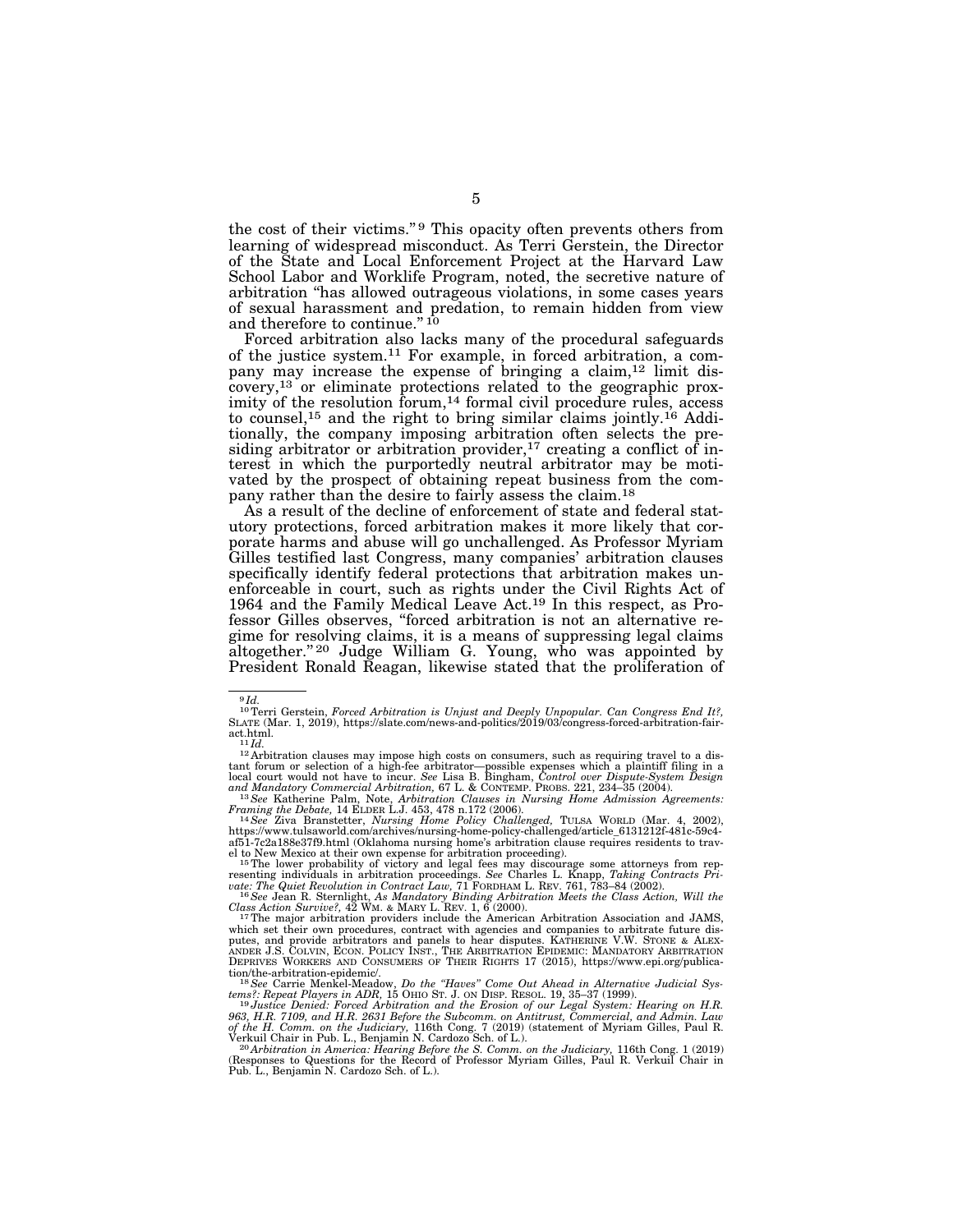forced arbitration clauses means that ''business has a good chance of opting out of the legal system altogether and misbehaving without reproach."<sup>21</sup> Deepak Gupta, a leading public interest attorney, similarly testified that forced arbitration has undermined the enforcement of statutory rights.22 He explained:

As the U.S. Supreme Court has itself acknowledged, the presence of a forced arbitration clause often means that Americans will have no effective method of asserting their rights or getting justice under federal laws that could otherwise have been enforced in a court—consumer protection or antitrust laws, for example, or prohibitions on sex or race discrimination. If Congress passes laws that can't be enforced in the real world, what good are those laws? 23

Although proponents claim that arbitration decreases litigation costs for consumers, consumers often do not receive any benefit of reduced costs through forced arbitration.<sup>24</sup> Instead, arbitration clauses appear to dissuade consumers from adjudicating disputes altogether.25 Moreover, the lower probability of victory, the lack of class representation, and meager legal fees may also discourage attorneys from representing individuals in arbitration proceedings.26 As Justice Stephen G. Breyer explained:

What rational lawyer would have signed on to represent the [plaintiffs] in litigation for the possibility of fees stemming from a \$30.22 claim? The realistic alternative to a class action is not 17 million individual suits, but zero individual suits, as only a lunatic or a fanatic sues for \$30.27

In sum, forced arbitration has transferred the rights of workers and consumers to a secretive, closed, and private system designed by corporate interests to evade oversight and accountability.28 Unsurprisingly, 84% of Americans across the political spectrum support ending forced arbitration in employment and consumer disputes.29

<sup>&</sup>lt;sup>21</sup> Jessica Silver-Greenberg & Robert Gebeloff, *Arbitration Everywhere, Stacking Deck of Justice*, N.Y. TIMES (Oct. 31, 2015), https://nyti.ms/2k6cZ1z ("By inserting individual arbitration clauses into a soaring number

realistically the only tool citizens have to fight illegal or deceitful business practices.").<br><sup>22 J</sup>ustice Denied: Forced Arbitration and the Erosion of our Legal System: Hearing on H.R.<br>963, H.R. 7109, and H.R. 2631 Befo *of the H. Comm. on the Judiciary,* 116th Cong. 2 (2019) (statement of Deepak Gupta, Founding<br>Principal, Gupta Wessler PLLC).<br><sup>23</sup>*Id.* 

Principal, Gupta Wessler PLLC).<br><sup>23</sup>Id.<br>PLOONSUMER FIN. PROT. BUREAU, ARBITRATION STUDY: REP. TO CONG., PURSUANT TO DODD-<br>PRANK WALL STREET REFORM AND CONSUMER PROTECTION ACT § 1028(a), at § 10 (2015), http://<br>files.consum two measures of credit offered, we did not find any statistically significant evidence that companies that companies that companies that companies that eliminated arbitration provisions reduced the credit they offered.").

<sup>963,</sup> H.R. 7109, and H.R. 2631 Before the Subcomm. on Antitrust, Commercial, and Admin. Law<br>of the H. Comm. on the Judiciary, 116th Cong. 3–4 (2019) (statement of Deepak Gupta, Found-<br>ing Principal, Gupta Wessler PLLC).<br><sup>28</sup>

FORDHAM L. REV. 761, 783–84 (2002). 27 AT&T Mobility LLC v. Concepcion, 563 U.S. 333, 365 (2011) (Breyer, J. dissenting) *citing* 

Carnegie v. Household Int'l, Inc., 376 F.3d 656, 661 (CA7 2004).<br><sup>28</sup> Jessica Silver-Greenberg & Michael Corkery, *In Arbitration, A 'Privatization of the Justice*<br>Sys*tem*,' N.Y. TIMES (Nov. 1, 2015), https://www.nytimes.

bitration-a-privatization-of-the-justice-system.html. 29*See* Guy Molyneux & Geoff Garin, *National Survey on Required Arbitration,* HART RE-SEARCH ASSOCS. (Feb. 28, 2019) (on file with staff).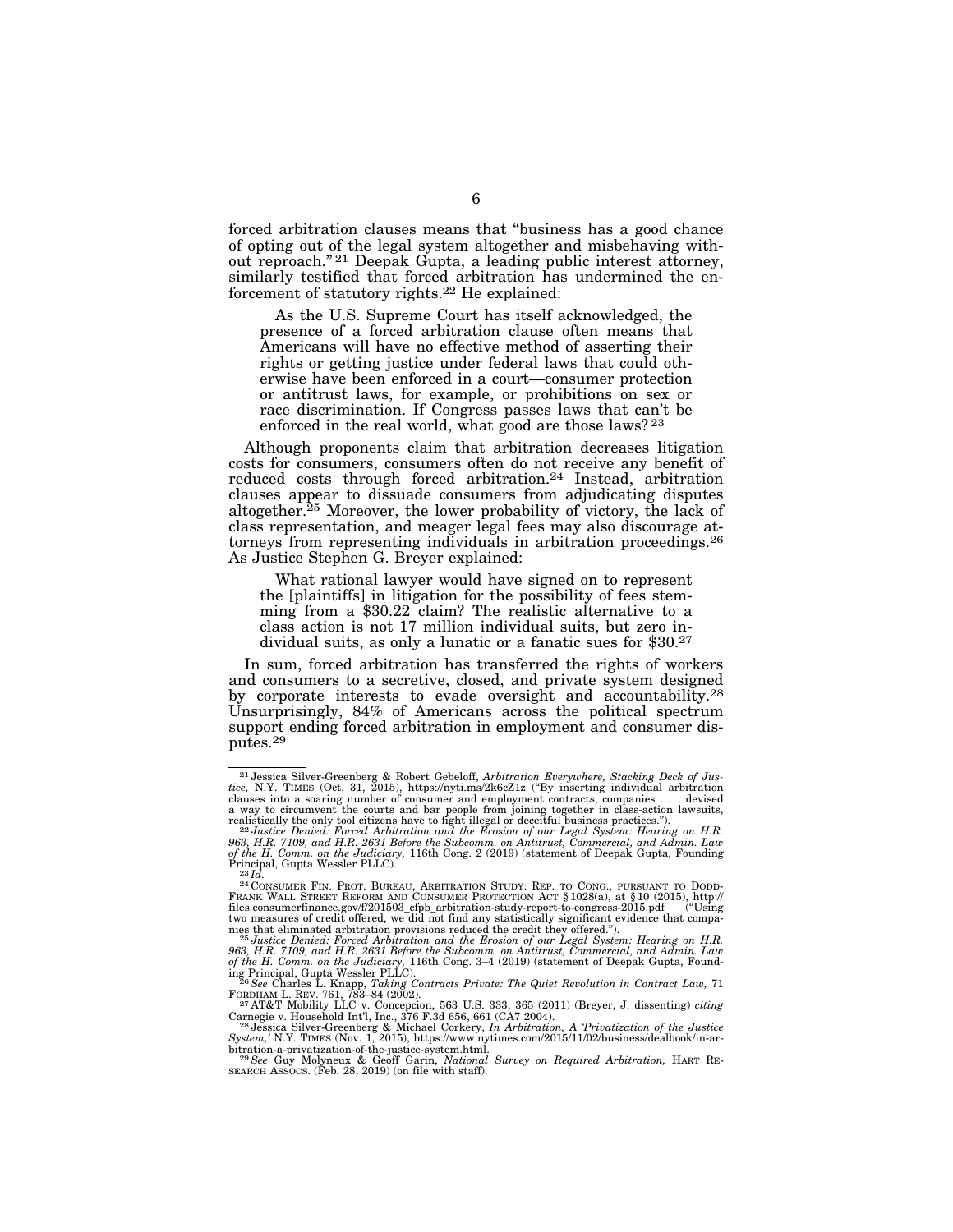#### **I. Recent Case Law Ignores the Legislative Intent of the Federal Arbitration Act**

On February 12, 1925, Congress codified the use of arbitration through the FAA.<sup>30</sup> The FAA was adopted to put arbitration agreements on equal footing with other contracts in certain disputes.<sup>31</sup> The legislative history of the FAA suggests that the law was intended to narrowly apply to disputes between merchants, not between a business and its consumers or workers.32 In 1967, the Supreme Court characterized the FAA as ''plainly designed'' to include protections against "captive customers or employees."<sup>33</sup> The Court noted that it was clear from congressional debate on the Act that Congress did not intend for parties with unequal bargaining power to be forced to arbitrate claims on a ''take-it-or-leave-it basis'':

On several occasions [Members of Congress] expressed opposition to a law which would enforce even a valid arbitration provision contained in a contract between parties of unequal bargaining power. Senator Walsh cited insurance, employment, construction, and shipping contracts as routinely containing arbitration clauses and being offered on a take-it-or-leave-it basis to captive customers or employees. He noted that such contracts "are really not voluntarily (sic) things at all'' because ''there is nothing for the man to do except to sign it; and then he surrenders his right to have his case tried by the court.'' He was emphatically assured by the supporters of the bill that it was not their intention to cover such cases.34

Indeed, the drafters of the FAA had made clear that arbitration was not appropriate for substantive questions of law. Julius Henry Cohen, the law's architect, emphasized that it was ''not the proper method for deciding points of law of major importance involving constitutional questions or policy in the application of statutes."  $35$ Arbitration was also rarely invoked in state courts because it was widely considered not to preempt state law.<sup>36</sup> This consensus was supported by the FAA's legislative history. During hearings on the measure, Cohen testified that ''[t]here is no disposition therefore by means of the Federal bludgeon to force an individual State into an unwilling submission to arbitration enforcement.'' 37

<sup>30</sup>Pub. L. No. 68–401, 43 Stat. 883 (1925) (codified at 9 U.S.C. §§ 1–16 (2019)). 31 H.R. REP. No. 68–96, at 1 (1924) (''The purpose of this bill is to make valid and enforcible

<sup>[</sup>sic] agreements for arbitration . . . in the Federal courts.").<br><sup>32</sup>See, e.g., H.R. REP No. 68–96, at 1 (1924); Christopher R. Leslie, *The Arbitration Bootstrap,*<br>94 TEX. L. REV. 265, 305 (2015) ("The most important fact reports leading up to congressional enactment of the FAA is that every witness, every Senator, and every Representative discussed one issue and one issue only: arbitration of contract disputes between merchants.").

between merchants.").<br><sup>33</sup>Hrima Paint Corp. v. Flood & Conklin Mfg. Co., 388 U.S. 395, 414 (1967).<br><sup>34</sup>Hd. (quoting Sales and Contracts to Sell in Interstate and Foreign Commerce, and Federal<br>Commercial Arbitration: Hearin on the Judiciary, 67th Cong. 9–11 (1923) [hereinafter *1923 Hearing on S. 4213 and S. 4214*]<br>(statement of Senator Walsh)).<br><sup>35</sup>Andrea Cann Chandrasekher & David Horton, *Arbitration Nation: Data from Four Pro-*

*viders,* 107 CAL. L. REV. 1, 11 n.67 (2019) (quoting Julius Henry Cohen & Kenneth Dayton, *The* 

<sup>&</sup>lt;sup>36</sup> David Horton, *The Federal Arbitration Act and Testamentary Instruments*, 90 N.C. L. REV.

<sup>1027, 1039 (2012).&</sup>lt;br><sup>37</sup>1*d.* at 1039 n.55 (citing Arbitration of Interstate Commercial Disputes: Joint Hearings on S.<br>1005 and H.R. 646 Before the Subcomms. of the Comms. on the Judiciary, 68th Cong. 40 (1924)).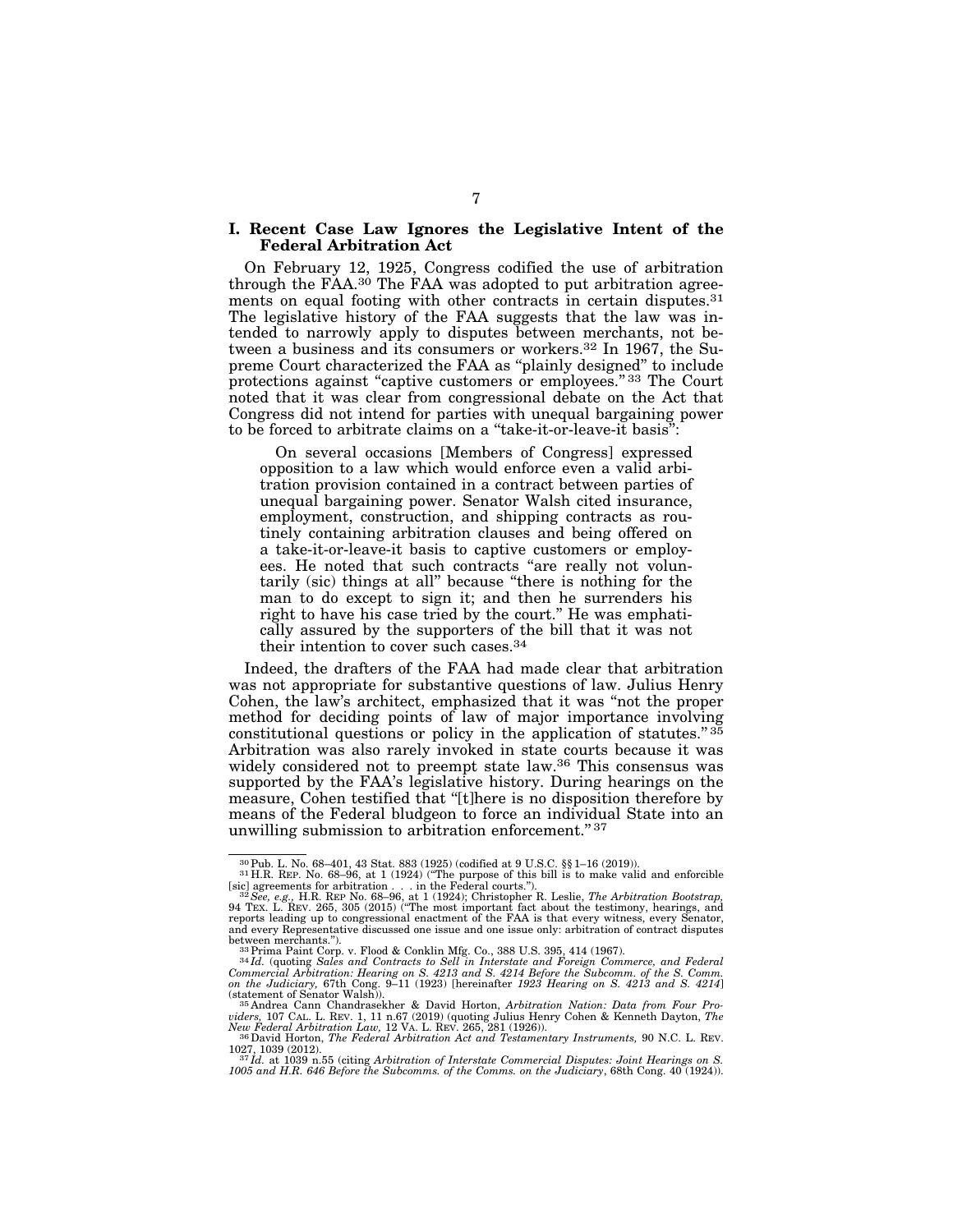In a series of decisions beginning in the 1980s,<sup>38</sup> however, the Supreme Court drastically expanded the applicability of the FAA to arbitration clauses in everyday contracts, ''push[ing] arbitration into the mainstream.'' 39 The Court has upheld the enforcement of arbitration clauses even when doing so prevents an individual from vindicating a state or federal statutory right.40 Furthermore, by imposing arbitration on a ''take-it-or-leave-it'' basis, large companies have largely eviscerated the congressional intent of arbitration as a voluntary process agreed to between parties of equal bargaining power.<sup>41</sup>

#### **II. The Effect of Forced Arbitration on Statutory Rights of Sexual Assault and Sexual Harassment Victims**

Forced arbitration is now widespread in consumer contracts.42 In many cases, consumers are unaware of forced arbitration clauses in the contracts of commonly used goods and services.43 These clauses are sometimes hidden inside of envelopes,<sup>44</sup> delivery boxes,<sup>45</sup> and privacy policies.46

Forced arbitration provisions imposed on consumers for using everyday goods and services often prevent victims of civil rights violations from pursuing their claims in court.47 For example, Massage Envy, the country's largest massage chain, forced hundreds of women's allegations of sexual assault into arbitration.48 In one case, a customer who has alleged that she was sexually assaulted by one of the company's therapists attempted to cancel her monthly membership to Massage Envy for over a year, but was refused unless she agreed to forced arbitration.<sup>49</sup> Another sexual assault sur-

500 U.S. 20 (1991).<br><sup>41</sup> During the passage of the Federal Arbitration Act, Congress did not even intend to allow<br>binding arbitration agreements on individuals if the contracts were between parties of unequal<br>bargaining p

Hearing on S. 4213 and S. 4214).<br>"<sup>42</sup>Justice Denied: Forced Arbitration and the Erosion of our Legal System: Hearing on H.R.<br>963, H.R. 7109, and H.R. 2631 Before the Subcomm. on Antitrust, Commercial, and Admin. Law of the H. Comm. on the Judiciary, 116th Cong. 1–2 (2019) (statement of Deepak Gupta, Found-<br>ing Principal, Gupta Wessler PLLC).<br>- <sup>43</sup> See Wash. Mut. Fin. Grp. v. Bailey, 364 F.3d 260, 264–66 (5th Cir. 2004) (holding that

arbitration agreement was enforceable against illiterate consumers, even though they had no<br>knowledge of the arbitration requirement); Am. Gen. Fin. Servs., Inc. v. Griffin, 327 F. Supp.<br>2d 678, 683 (N.D. Miss. 2004) (upho

constituted sufficient notice).<br>
<sup>44</sup> See Ting v. AT&T, 319 F.3d 1126, 1134 (9th Cir. 2003).<br>
<sup>45</sup> See Hill v. Gateway 2000, Inc., 105 F.3d 1147, 1148 (7th Cir. 1997).<br>
<sup>45</sup> See Stephanie Strom, When *'Liking' a Brand Onli* 

the-right-to-sue.html. 47 HEIDI SHIERHOLZ, ECON. POLICY INST., FORCED ARBITRATION IS BAD FOR CONSUMERS (2017), https://www.epi.org/publication/forced-arbitration-is-bad-for-consumers/.

https://www.epi.org/publication/forced-arbitration-is-bad-for-consumers/.<br>  $^{48}$ See Brooks Jarosz, Fears Loom that Sexual Assault Cases Involving Massage Envy Will Re-<br>  $main$  Priorite, Fox KVTU (Dec. 21, 2018), http://www

act.html.

<sup>&</sup>lt;sup>38</sup> See, e.g., Moses H. Cone Mem'l Hosp. v. Mercury Constr., 460 U.S. 1 (1983); *Justice Denied:* Forced Arbitration and the Erosion of Our Legal System: Hearing on H.R. 963, H.R. 7109, and H.R. 2631 Before the Subcomm.

viders, 107 CAL. L. REV. 1, 12 (2019).<br><sup>40</sup> See, e.g., Preston v. Ferrer, 552 U.S. 346, 349 (2008) ("[W]hen parties agree to arbitrate all<br>questions arising under a contract," the Federal Arbitration Act supersedes state l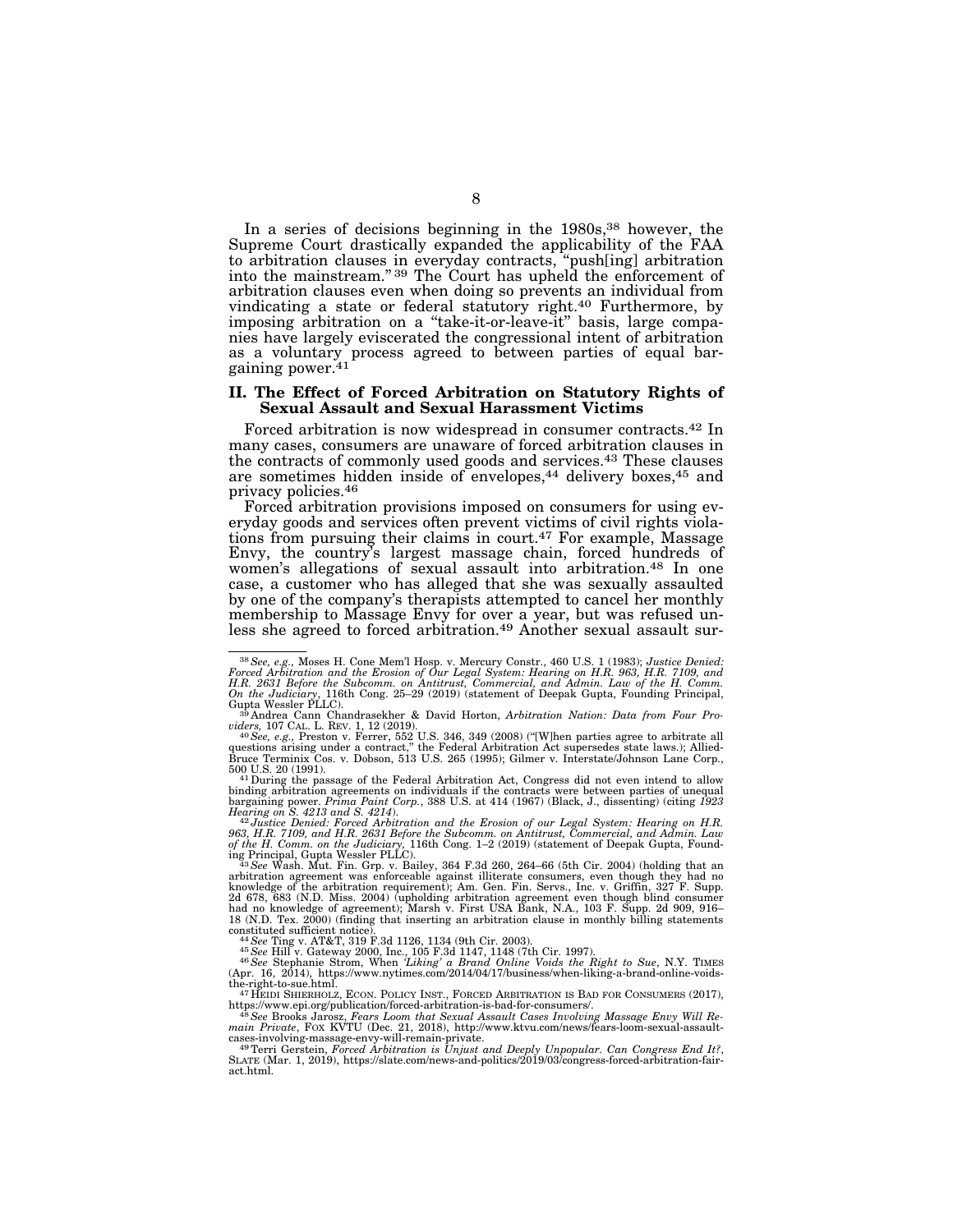vivor said, ''I was mortified. . . . It's just horrifying that they would allow this to happen and then take steps to cover up what is happening'' through forced arbitration.50

As Gretchen Carlson, an advocate and former Fox News commentator, noted in her testimony during the Antitrust, Commercial, and Administrative Law (ACAL) Subcommittee's hearing on forced arbitration:

These women put their trust into a company and its employees, only to suffer the trauma of being sexually assaulted and then continue to suffer as the company did little to help them and instead tried to silence them. Now that these women are seeking public accountability in court, the company is trying to force them into arbitration, because hidden in the fine print of the terms and conditions of the company's app and iPads (used to check in for services) was a forced arbitration clause.<sup>51</sup>

In 2015, the Consumer Financial Protection Bureau (CFPB) found that arbitration has undermined the ability of consumers to seek redress for abusive, anti-consumer practices.52 Richard Cordray, then-Director of the CFPB, explained that based on this research, the CFPB had concluded that "any prospect of meaningful relief for groups of consumers is effectively extinguished by forcing them to fight their legal disputes as lone individuals."<sup>53</sup> Cordray also warned that ''many businesses have sought to use arbitration clauses not simply as an alternative means of resolving disputes, but effectively to insulate themselves from accountability by blocking group claims."<sup>54</sup> Nowhere is this more evident than in sexual violence and harassment cases, where survivors are unaware or will not have access to a repeat offender's history of sexual violence or harassment.

According to a 2017 report by the Economic Policy Institute, 60.1 million workers—the majority of non-union employees in the private sector—have signed away their rights through forced arbitration clauses.55 As this report notes, this trend has ''weakened the position of workers whose rights are violated, barring access to the courts for all types of legal claims, including those based on Title VII of the Civil Rights Act, the Americans with Disabilities Act, the Family and Medical Leave Act, and the Fair Labor Standards Act."<sup>56</sup> When employees work under forced arbitration clauses, they are less likely to win in disputes with their employers,<sup>57</sup> or

<sup>50</sup> Brooks Jarosz, *Fears Loom that Sexual Assault Cases Involving Massage Envy Will Remain Private*, FOX KVTU (Dec. 21, 2018), http://www.ktvu.com/news/fears-loom-sexual-assault-casesinvolving-massage-envy-will-remain-private. 51*Justice Denied: Forced Arbitration and the Erosion of our Legal System: Hearing on H.R.* 

*<sup>963,</sup> H.R. 7109, and H.R. 2631 Before the Subcomm. on Antitrust, Commercial, and Admin. Law of the H. Comm. on the Judiciary*, 116th Cong. 2–3 (2019) (statement of Gretchen Carlson, advo-

cate and former Fox News commentator).<br>  $52$  Richard Cordray, Dir., Consumer Fin. Prot. Bureau, Remarks at Field Hearing on Arbitra-<br>
tion Clauses (May 5, 2016), https://www.consumerfinance.gov/about-us/newsroom/prepared-

TION 2 (2017), https://www.epi.org/files/pdf/135056.pdf. 56 *Id.* at 1. 57 *Id.* at 3.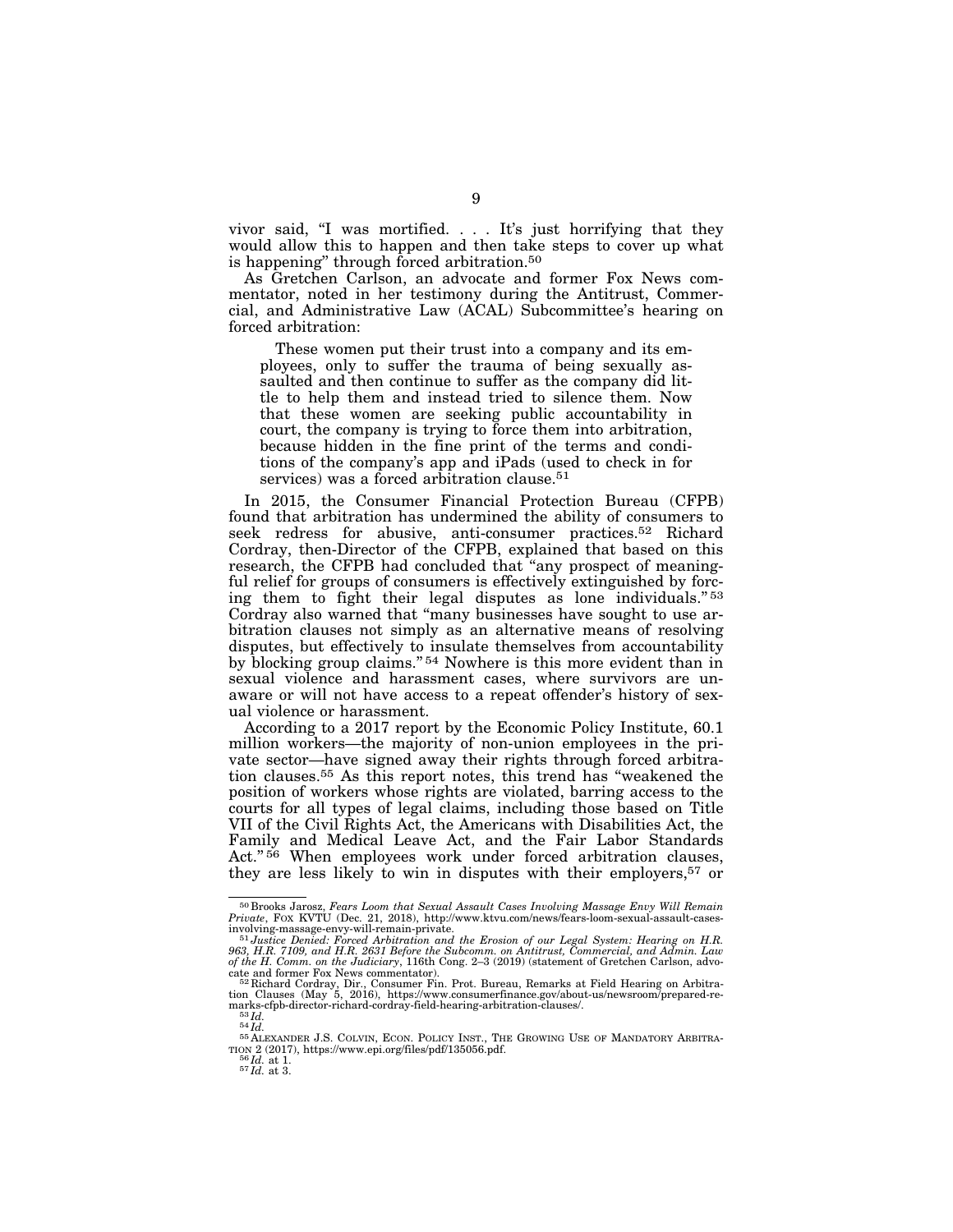even to bring them at all.<sup>58</sup> Workers that do enforce their rights in the workplace receive less in damages in arbitration than would have been available in court.<sup>59</sup>

Worse still, forced arbitration clauses in employment contracts are often coupled with non-disclosure agreements,<sup>60</sup> ensuring minimal scrutiny of corporate misconduct. For example, the claims of hundreds of workers at Sterling Jewelers—the parent company of Jared Jewelers and Kay Jewelers—who were victims of ''groping and sexual coercion and sexual degradation and rape'' in the workplace over a period of years were forced into arbitration.<sup>61</sup> More than 200 women filed statements describing ''an atmosphere in which female employees endured unwanted sexual advances from male superiors at the company."<sup>62</sup> These statements from women across the country alleged, among other egregious forms of abuse and harassment, that male supervisors coerced their female subordinates into performing sexual favors for them in order to receive better jobs or higher pay.63

The claims of these women, and nearly 70,000 others who were part of a class action lawsuit against Sterling, were subject to forced arbitration,64 denying their access to justice. Sterling, like many other American companies, subjects its employees to forced arbitration, requiring them to waive their rights to pursue their claims in court, including claims of discrimination and sexual harassment.65 According to a New York Times investigation, this secretive process minimized the company's exposure to additional claims or public scrutiny.66 As the report explains:

Arbitration meant that instead of being heard in a public court, [the victims] had to proceed privately in Sterling's in-house system, called Resolve. The first step of Resolve was an internal investigation. If the employee wasn't satisfied by the results of that investigation, he or she could ask to be heard by a panel of the employee's peers and an employment lawyer, all selected by Sterling. If the employee was still dissatisfied, the case was sent to arbitration. Sterling paid the arbitrator. The hearing's proceedings were carried out with judicial oversight, but they were done in private, and their outcome was sealed. After-

<sup>&</sup>lt;sup>58</sup>*Id.* at 5–6.<br><sup>59</sup>*Id.*<br><sup>60</sup> Laura Lawless, *Sexual Harassment Claims Put Non-Disclosure and Arbitration Agreements*<br>*Under Scrutiny, Resulting in a Flurry of Legislative Action, NATL L. REV. (Dec. 7, 2017), https://* agreements-under (''Many employers require employees to sign [non-disclosure agreements] as

 $\frac{1}{2}$  condition of employment in order to prevent the dissemination and misuse of companies' con-<br>fidential and proprietary information.").

fidential and proprietary information.").<br>" <sup>1 T</sup>Raffy Brodesser-Akner, *The Company that Sells Love to America Had a Dark Secret*, N.Y.<br>TIMES MAG. (Apr. 23, 2019), https://www.nytimes.com/2019/04/23/magazine/kay-jewelry-s

harassment.html.<br><sup>62</sup> Rebecca Hersher, *Parent Company of Kay Jewelers Accused of Wage Discrimination Against*<br>*Women*, NPR: THE Two-WAY (Mar. 1, 2017), https://www.npr.org/sections/thetwo-way/2017/03/

<sup>01/517684117/</sup>thousands-allege-wage-and-promotion-discrimination-by-sterling-jewelers.<br><sup>63</sup> Drew Harwell, *Hundreds Allege Sex Harass/ment, Discrimination at Kay and Jared Jewelry*<br>Company, WASH. POST (Feb. 27, 2017), http

<sup>8</sup>dcc9574-f6b7-11e6-bf01-d47f8cf9b643-story.html.<br><sup>64</sup>Id.<br><sup>65</sup>Id. e<sup>6</sup>Native Brodesser-Akner, *The Company that Sells Love to America Had a Dark Secret*, N.Y.<br><sup>66</sup>Taffy Brodesser-Akner, *The Company that Sells Love to Ameri* harassment.html.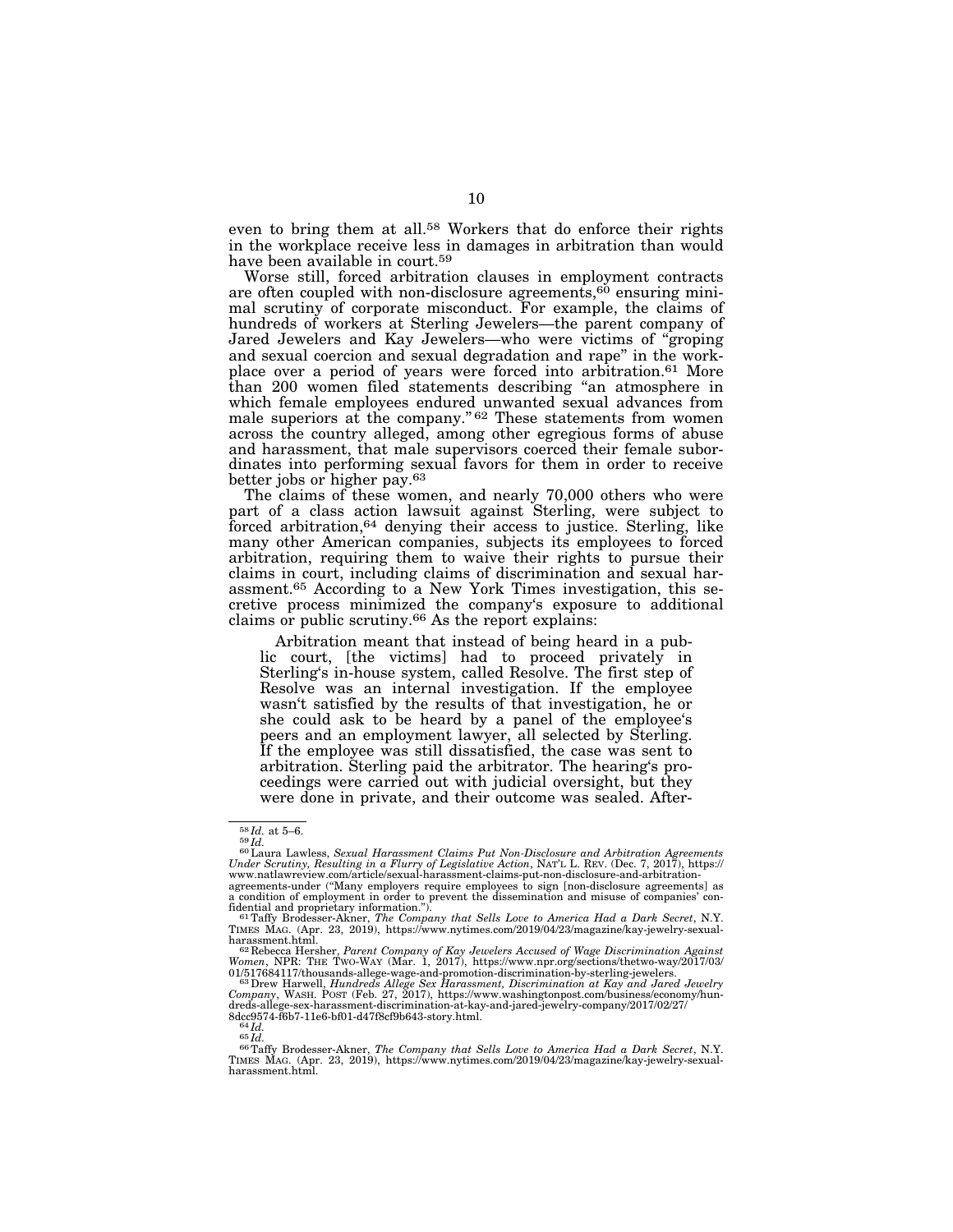ward, if there was a settlement, the employee often had to sign a nondisclosure agreement that prohibited the employee from speaking about the case again. The benefit of arbitration to the employee was that the claim was usually resolved more speedily. The benefit to the company was that it was resolved in secret. *The secrecy was the point . . . . [I]n arbitration, the proceedings are so secretive that the lawyers weren't allowed to tell other women in the suit what had happened to them.*67

In light of these concerns, a coalition of state attorneys general from all 50 states, the District of Columbia, and several U.S. territories—have written Congress in support of ending forced arbitration in workplace disputes involving claims of sexual harassment.68 As this bipartisan coalition notes, ''[e]nding mandatory arbitration of sexual harassment claims would help to put a stop to the culture of silence that protects perpetrators at the cost of their victims.'' 69

Following a series of high-profile disputes involving sexual and racial harassment, some companies have chosen to voluntarily limit the use of forced arbitration in employment contracts. For example, Google announced that it would no longer include forced arbitration clauses in its employment contracts, following a worldwide walkout to protest the company's handling of sexual harassment claims.70

#### **Hearings**

For the purposes of clause  $3(c)(6)(A)$  of House Rule XIII, the following hearings were used to develop H.R. 4445:

On February 11, 2021, the ACAL Subcommittee held an oversight hearing entitled ''Justice Restored: Ending Forced Arbitration and Protecting Fundamental Rights.'' The Majority witnesses at the hearing were: Myriam Gilles, Professor of Law, Paul R. Verkuil Chair in Public Law, Benjamin N. Cardozo School of Law; Gretchen Carlson, Journalist and Advocate; and Jacob Weiss, Founder and President, OJ Commerce. The Minority witness at the hearing was G. Roger King, Senior Labor and Employment Counsel, HR Policy Association. There, Ms. Carlson testified about the use of forced arbitration to silence victims of systemic sexual harassment.71 In her testimony, Professor Gilles similarly explained how forced arbitration ''perpetuates the exploitation of women in the workplace by shunting victims into a private system where each is unaware of the other and where the arbitration provider (who is

<sup>&</sup>lt;sup>67</sup>Id. (emphasis added).<br><sup>68</sup>Letter from Nat'l Ass'n of Att'ys Gen. to Cong. Leadership (Feb. 12, 2018), http://<br>myfloridalegal.com/webfiles.nsf/WF/HFIS-AVWMYN/\$file/NAAG+letter+to+Congress+Sexual+ Harassment+Mandatory+Arbitration.pdf.<br><sup>69</sup>*Id.* <sup>70</sup> Alexia Fernández Campbell, *Why Thousands of Google Employees Are Protesting Across the* 

*World*, VOX (Nov. 1, 2018), https://www.vox.com/2018/11/1/18051884/google-employee-walkoutsexplained; Nitasha Tiku, *Google Ends Forced Arbitration After Employee Protest*, *Wired* (Feb. 21, 2019), https://www.wired.com/story/google-ends-forced-arbitration-after-employee-protest/. 71*Justice Restored: Ending Forced Arbitration and Protecting Fundamental Rights Before the* 

*Subcomm. on Antitrust, Commercial, and Admin. Law of the H. Comm. on the Judiciary*, 117th Cong. 1 (2021) (statement of Gretchen Carlson).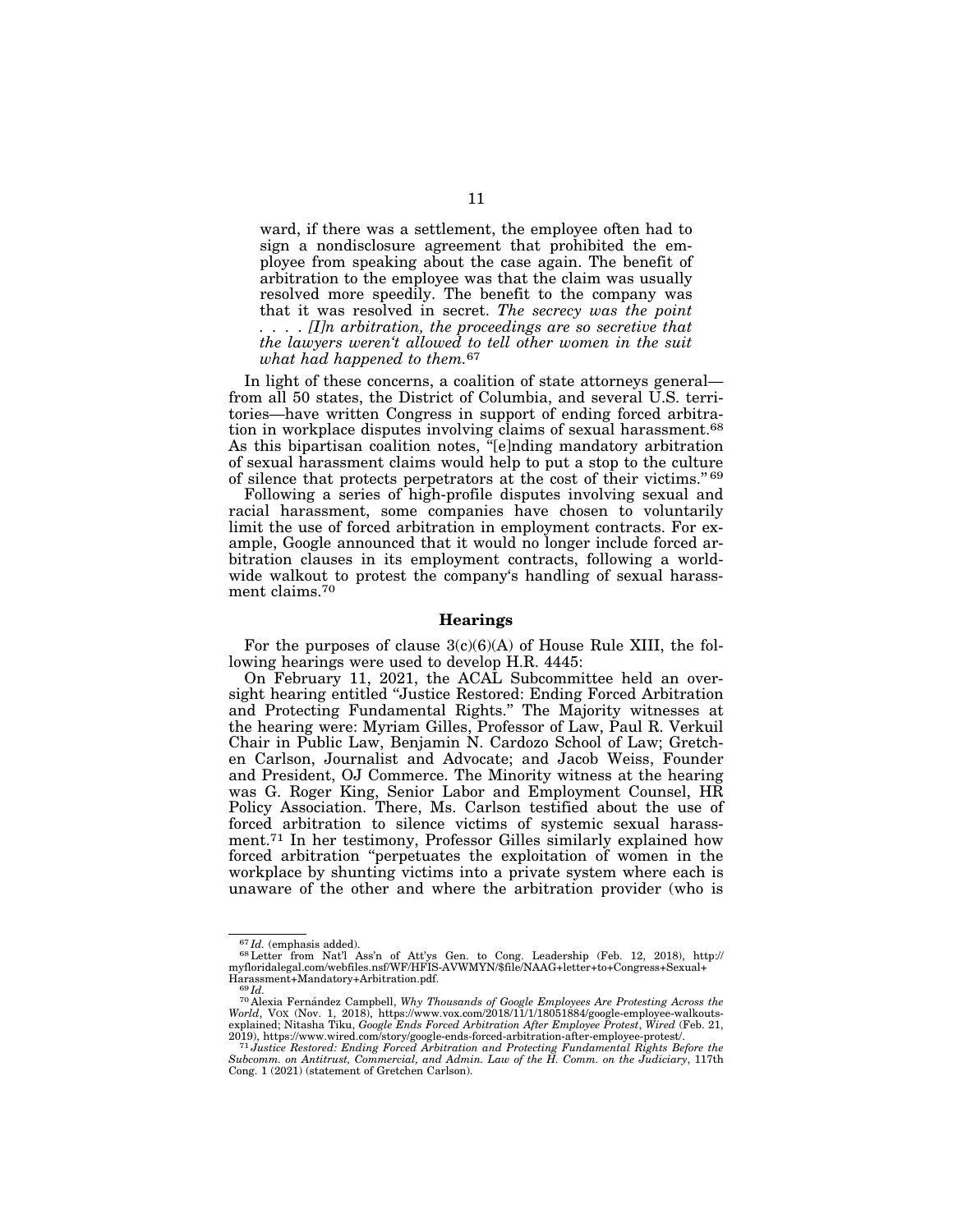chosen and paid by the employer) lacks authority to remedy systemic and recurring workplace abuse." 72

On November 16, 2021, the Committee on the Judiciary held a hearing entitled ''Silenced: How Forced Arbitration Keeps Victims of Sexual Violence and Sexual Harassment in the Shadows.'' The Majority witnesses at the hearing were: Eliza Dushku, Actor, Producer, and Graduate Student; Tatiana Spottiswoode, Law Student, Columbia Law School; Andowah Newton of New York, NY; Lora Henry of Canton, OH; and Professor Myriam Gilles, Professor of Law, Paul R. Verkuil Chair in Public Law, Cardozo School of Law. The Minority witnesses at the hearing were: Anna St. John, President and General Counsel, Hamilton Lincoln Law Institute; and Sarah Parshall Perry, Legal Fellow, Edwin Meese III Center for Legal and Judicial Studies, The Heritage Foundation. During the hearing, survivors of sexual harassment or sexual assault testified about how forced arbitration clauses blocked their ability to seek justice and hold wrongdoers accountable, and shielded this misconduct from public scrutiny.73

### **Committee Consideration**

On November 17, 2021, the Committee met in open session and ordered the bill, H.R. 4445, favorably reported with an amendment, by a rollcall vote of 27 to 14, a quorum being present.

#### **Committee Votes**

In compliance with clause 3(b) of House Rule XIII, the following rollcall votes occurred during the Committee's consideration of H.R. 4445:

1. An amendment by Mr. Buck of Colorado to amend the bill's definition of sexual harassment was defeated by a rollcall vote of 15 to 20. The vote was as follows:

<sup>72</sup> *Id.* at 9 (statement of Professor Myriam Gilles, Paul R. Verkuil Chair in Pub. L., Benjamin N. Cardozo Sch. of L.), https://docs.house.gov/meetings/JU/JU05/20190516/109484/HHRG-116-<br>JU05-Wstate-GillesM-20190516.pdf.<br><sup>73</sup>Silenced: How Forced Arbitration Keeps Victims of Sexual Violence and Sexual Harassment

in the Shadows Before the Subcomm. on Antitrust, Commercial, and Admin. Law of the H.<br>Comm on the Judiciary, 117th Cong. 1 (2021) (statement of Professor Myriam Gilles, Paul R.<br>Verkuil Chair in Pub. L., Benjamin N. Cardozo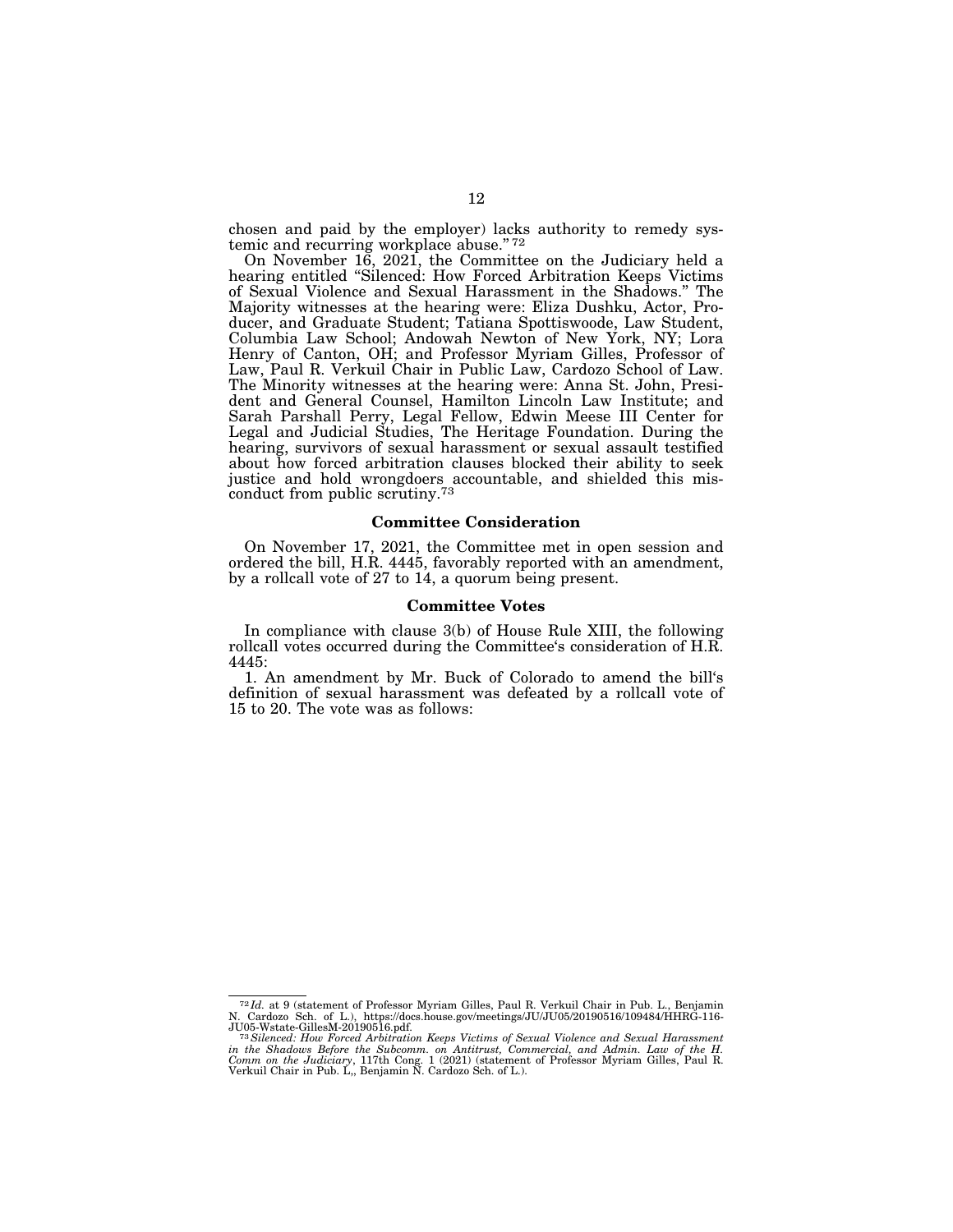**Roll Call No.** i

# **Date: II/ 1712-1**

COMMITTEE ON THE JUDICIARY

PASSED **ILED** 

 $\mathcal{I}^{\mathcal{I}}=\mathcal{A}^{\mathcal{I}}$ 

| Amendment # 2 (ANJ to $H^R$ 4445 offered by Rep. $B$ u ck |                |                  |             |
|-----------------------------------------------------------|----------------|------------------|-------------|
|                                                           | <b>AYES</b>    | NOS <sup>1</sup> | PRES.       |
| Jerrold Nadler (NY-10)                                    |                | J                |             |
| Zoe Lofgren (CA-19)                                       |                | J.               |             |
| Sheila Jackson Lee (TX-18)                                |                | √                |             |
| Steve Cohen (TN-09)                                       |                | √                |             |
| Hank Johnson (GA-04)                                      |                |                  |             |
| Ted Deutch (FL-22)                                        |                |                  |             |
| Karen Bass (CA-37)                                        |                |                  |             |
| Hakeem Jeffries (NY-08)                                   |                |                  |             |
| David Cicilline (RI-01)                                   |                |                  |             |
| Eric Swalwell (CA-15)                                     |                |                  |             |
| Ted Lieu (CA-33)                                          |                | √                |             |
| Jamie Raskin (MD-08)                                      |                |                  |             |
| Pramila Jayapal (WA-07)                                   |                | J                |             |
| Val Demings (FL-10)                                       |                | √                |             |
| Lou Correa (CA-46)                                        |                |                  |             |
| Mary Gay Scanlon (PA-05)                                  |                | √                |             |
| Sylvia Garcia (TX-29)                                     |                |                  |             |
| Joseph Neguse (CO-02)                                     |                | √                |             |
| Lucy McBath (GA-06)                                       |                |                  |             |
| Greg Stanton (AZ-09)                                      |                | ✓                |             |
| Madeleine Dean (PA-04)                                    |                | J                |             |
| Veronica Escobar (TX-16)                                  |                |                  |             |
| Mondaire Jones (NY-17)                                    |                |                  |             |
| Deborah Ross (NC-02)                                      |                | √                |             |
| Cori Bush (MO-01)                                         |                | √                |             |
|                                                           | AYES           | <b>NOS</b>       | <b>PRES</b> |
| Jim Jordan (OH-04)                                        |                |                  |             |
| Steve Chabot (OH-01)                                      |                |                  |             |
| Louie Gohmert (TX-01)                                     |                |                  |             |
| Darrell Issa (CA-50)                                      |                |                  |             |
| Ken Buck (CO-04)                                          |                |                  |             |
| Matt Gaetz (FL-01)                                        |                |                  |             |
| Mike Johnson (LA-04)                                      |                |                  |             |
| Andy Biggs (AZ-05)                                        |                |                  |             |
| Tom McClintock (CA-04)                                    | ✓              |                  |             |
| Greg Steube (FL-17)                                       | √              |                  |             |
| Tom Tiffany (WI-07)                                       | ✓              |                  |             |
| Thomas Massie (KY-04)                                     | $\checkmark$   |                  |             |
| Chip Roy (TX-21)                                          | ✓              |                  |             |
| Dan Bishop (NC-09)                                        | $\checkmark$   |                  |             |
| Michelle Fischbach (MN-07)                                | √              |                  |             |
| Victoria Spartz (IN-05)                                   | ⊽              |                  |             |
| Scott Fitzgerald (WI-05)                                  |                |                  |             |
| Cliff Bentz (OR-02)                                       | Ī              |                  |             |
| Burgess Owens (UT-04)                                     |                |                  |             |
|                                                           | <b>AYES</b>    | <b>NOS</b>       | PRES.       |
| TOTAL                                                     | $\mathfrak{g}$ | 20               |             |

20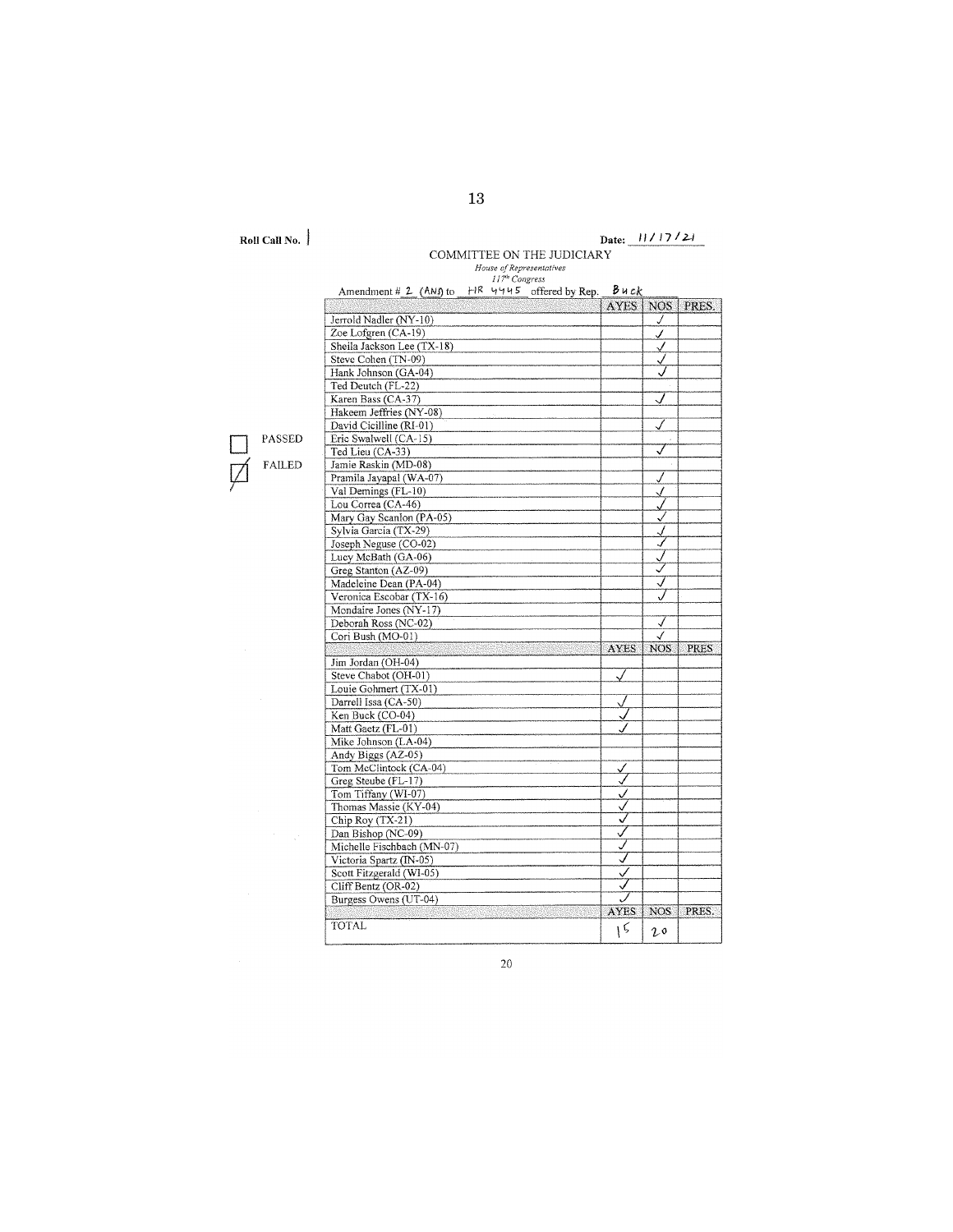2. An amendment by Mr. Bishop of North Carolina to amend the Federal Arbitration Act to exempt claims related to sexual assault or harassment disputes failed by a rollcall vote of 13 to 24. The vote was as follows: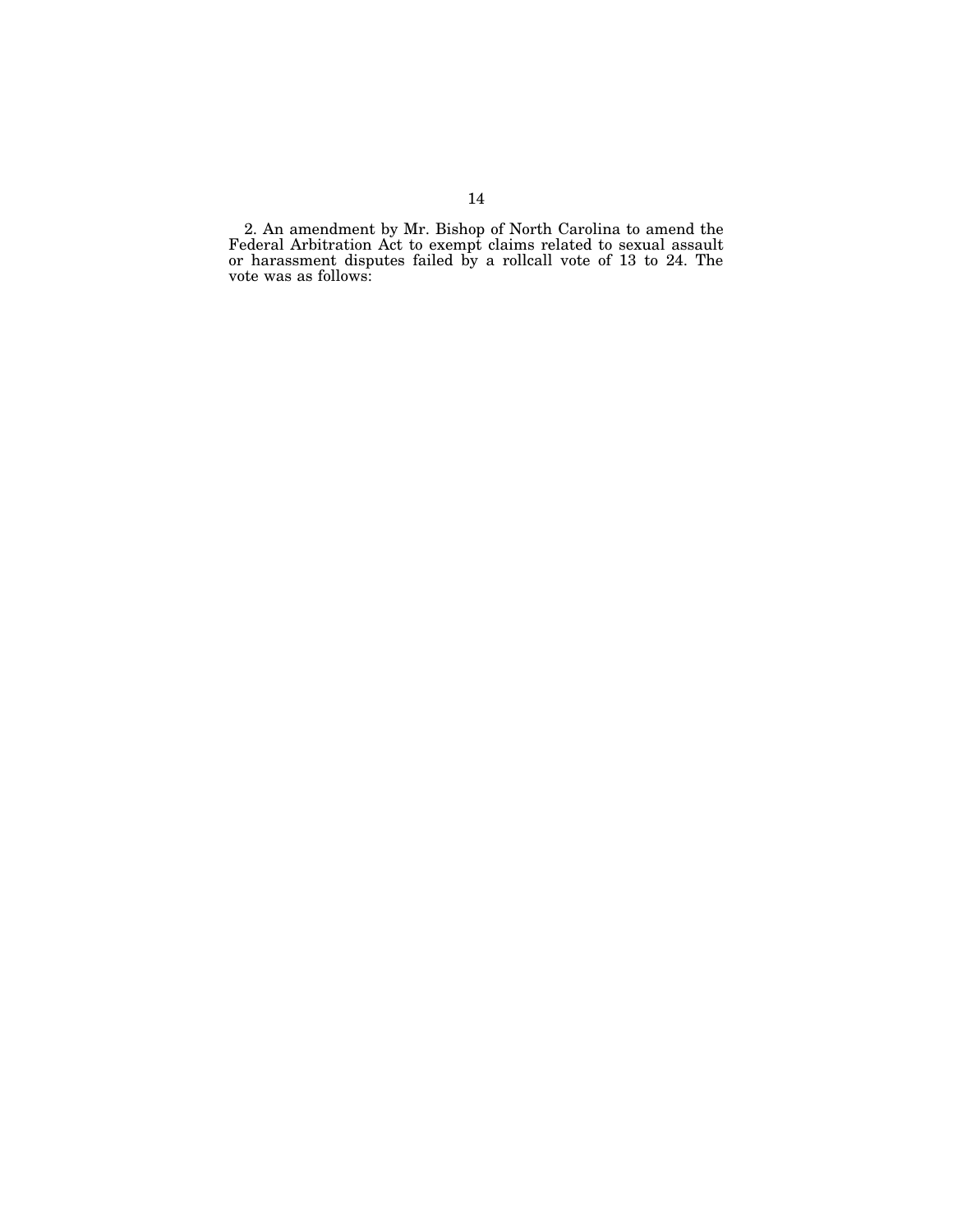**Roll Call No. 2.** 

# Date:  $\frac{11}{12}$ COMMITTEE ON THE JUDICIARY

| Q.                         | <b>AYES</b> | <b>NOS</b> |
|----------------------------|-------------|------------|
| Jerrold Nadler (NY-10)     |             | ✓          |
| Zoe Lofgren (CA-19)        |             | ✓          |
| Sheila Jackson Lee (TX-18) |             | ✓          |
| Steve Cohen (TN-09)        |             | Ī          |
| Hank Johnson (GA-04)       |             |            |
| Ted Deutch (FL-22)         |             |            |
| Karen Bass (CA-37)         |             | J          |
| Hakeem Jeffries (NY-08)    |             |            |
| David Cicilline (RI-01)    |             |            |
| Eric Swalwell (CA-15)      |             |            |
| Ted Lieu (CA-33)           |             | ✓          |
| Jamie Raskin (MD-08)       |             | √          |
| Pramila Jayapal (WA-07)    |             | ✓          |
| Val Demings (FL-10)        |             | ✓          |
| Lou Correa (CA-46)         |             | J          |
| Mary Gay Scanlon (PA-05)   |             | ✓          |
| Sylvia Garcia (TX-29)      |             | ✓          |
| Joseph Neguse (CO-02)      |             | ✓          |
| Lucy McBath (GA-06)        |             | √          |
| Greg Stanton (AZ-09)       |             | ✓          |
| Madeleine Dean (PA-04)     |             | ✓          |
| Veronica Escobar (TX-16)   |             | ✓          |
| Mondaire Jones (NY-17)     |             | ✓          |
| Deborah Ross (NC-02)       |             |            |
| Cori Bush (MO-01)          |             | ▽          |
|                            | <b>AYES</b> | <b>NOS</b> |
| Jim Jordan (OH-04)         | ✓           |            |
| Steve Chabot (OH-01)       | J           |            |
| Louie Gohmert (TX-01)      |             |            |
| Darrell Issa (CA-50)       | J           |            |
| Ken Buck (CO-04)           |             | J          |
| Matt Gaetz (FL-01)         |             | ✓          |
| Mike Johnson (LA-04)       |             |            |
| Andy Biggs (AZ-05)         | ✓           |            |
| Tom McClintock (CA-04)     |             |            |
| Greg Steube (FL-17)        |             |            |
| Tom Tiffany (WI-07)        | ✓           |            |
| Thomas Massie (KY-04)      | ✓           |            |
| Chip Roy (TX-21)           | ✓           |            |
| Dan Bishop (NC-09)         | ⊽           |            |
| Michelle Fischbach (MN-07) | ✓           |            |
| Victoria Spartz (IN-05)    |             |            |
| Scott Fitzgerald (WI-05)   |             |            |
| Cliff Bentz (OR-02)        | ✓           |            |
| Burgess Owens (UT-04)      |             |            |
|                            |             | <b>NOS</b> |
|                            | <b>AYES</b> |            |

PASS

 $\overline{\cancel{\mu}}$  $FAI$ 

22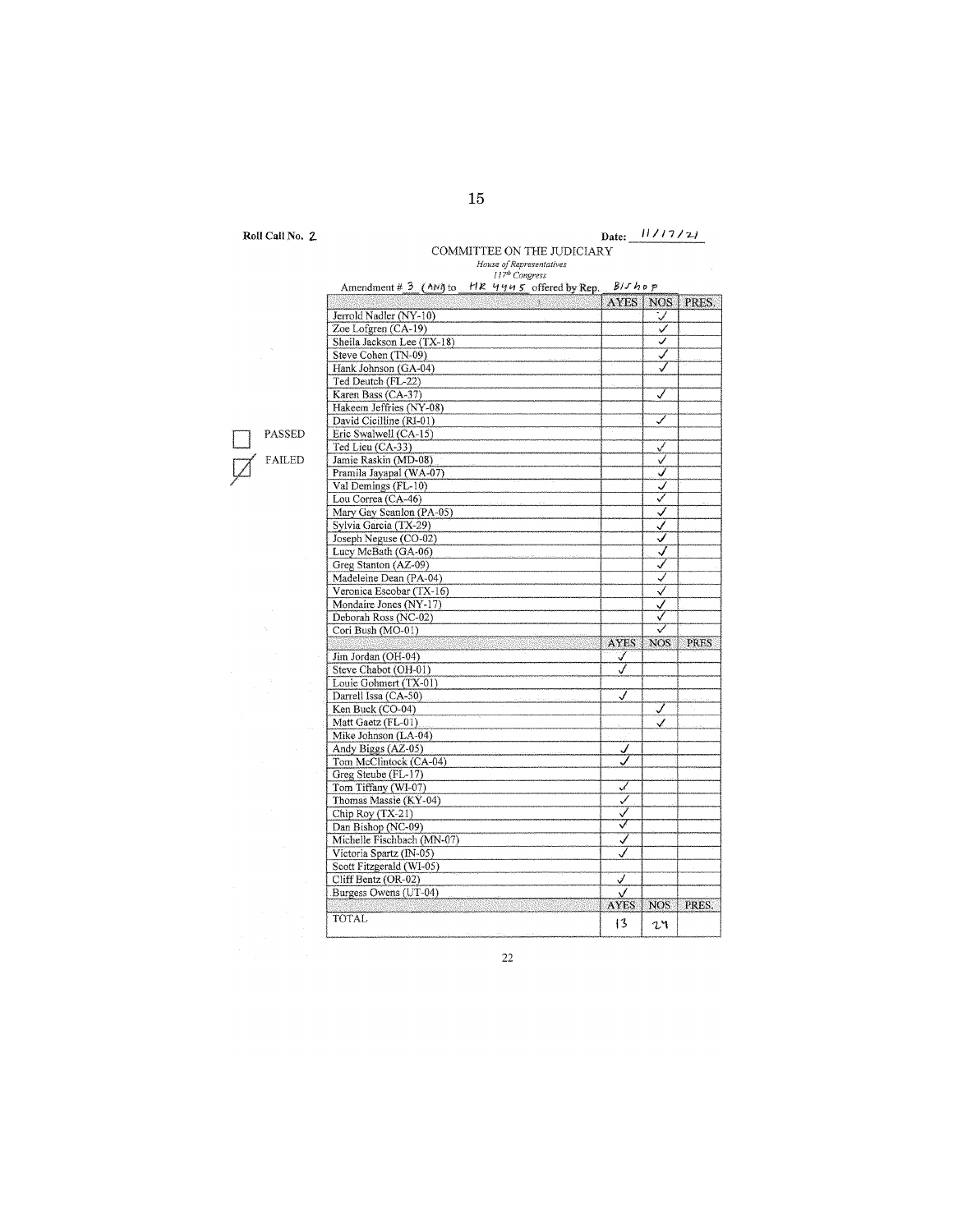3. The motion to report H.R. 4445, as amended, favorably was agreed to by a rollcall vote of 27 to 14. The vote was as follows: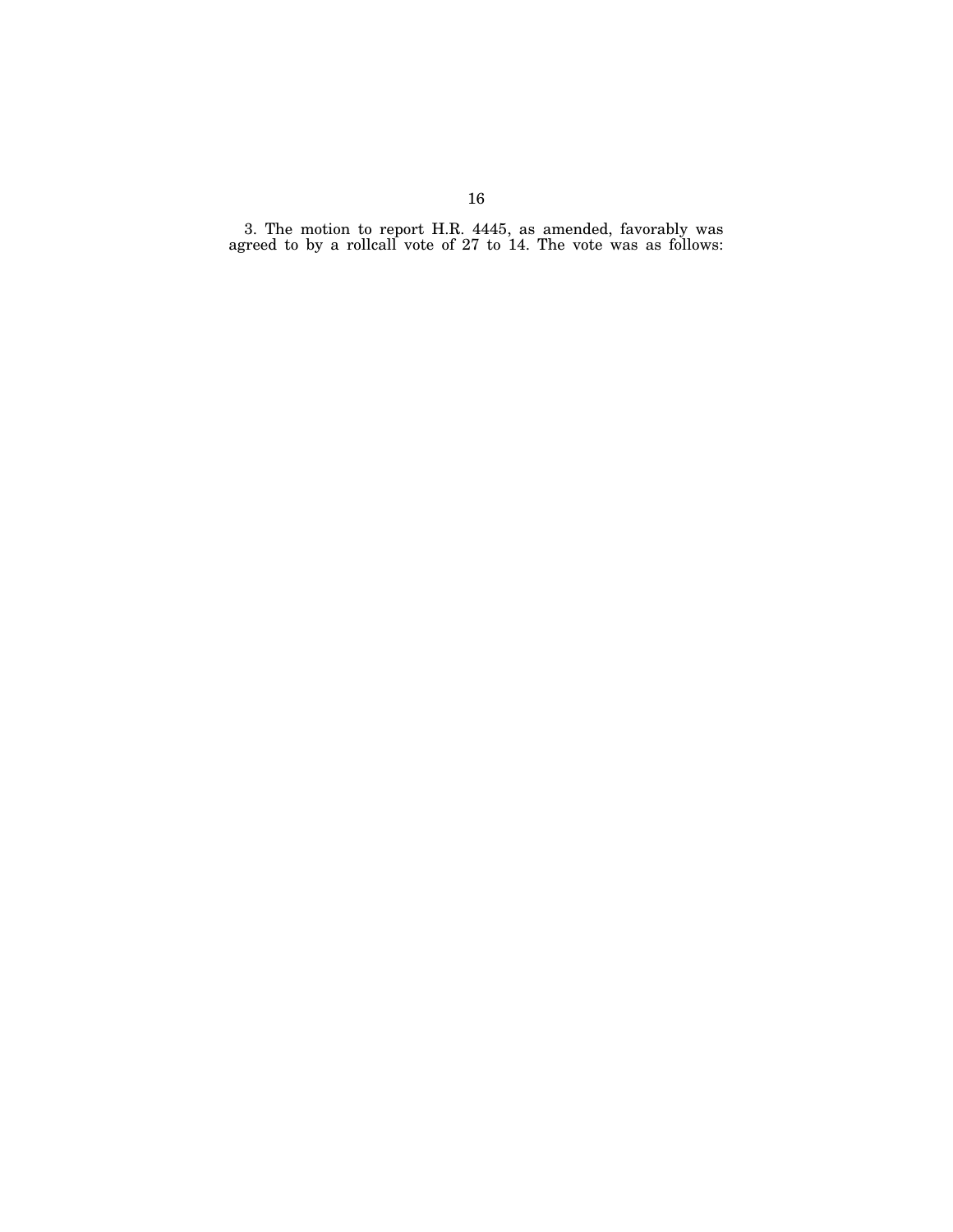**Roll Call No.**  $\overline{3}$ 

# **Date:** I I I *I* 7 I *:2./*

COMMITTEE ON THE JUDICIARY

17

|                            | <b>AYES</b>  | NO <sub>S</sub>      | PRES.                |
|----------------------------|--------------|----------------------|----------------------|
| Jerrold Nadler (NY-10)     | ✓<br>√       |                      |                      |
| Zoe Lofgren (CA-19)        |              |                      |                      |
| Sheila Jackson Lee (TX-18) | √            |                      |                      |
| Steve Cohen (TN-09)        | ✓            |                      |                      |
| Hank Johnson (GA-04)       | ℳ            |                      |                      |
| Ted Deutch (FL-22)         | ✓            |                      |                      |
| Karen Bass (CA-37)         | ✓            |                      |                      |
| Hakeem Jeffries (NY-08)    |              |                      |                      |
| David Cicilline (RI-01)    | ✓            |                      |                      |
| Eric Swalwell (CA-15)      |              |                      |                      |
| Ted Lieu (CA-33)           | √            |                      |                      |
| Jamie Raskin (MD-08)       | ✓            |                      |                      |
| Pramila Jayapal (WA-07)    | ✓            |                      |                      |
| Val Demings (FL-10)        | ✓            |                      |                      |
| Lou Correa (CA-46)         | ✔            |                      |                      |
| Mary Gay Scanlon (PA-05)   | ✓            |                      |                      |
| Sylvia Garcia (TX-29)      | ✓            |                      |                      |
| Joseph Neguse (CO-02)      | ✓            |                      |                      |
| Lucy McBath (GA-06)        | √            |                      |                      |
| Greg Stanton (AZ-09)       | $\checkmark$ |                      |                      |
| Madeleine Dean (PA-04)     | J            |                      |                      |
| Veronica Escobar (TX-16)   | V            |                      |                      |
| Mondaire Jones (NY-17)     | ✓            |                      |                      |
| Deborah Ross (NC-02)       | ✓            |                      |                      |
| Cori Bush (MO-01)          | ✓            |                      |                      |
|                            |              |                      |                      |
|                            |              |                      |                      |
|                            | <b>AYES</b>  | <b>NOS</b>           |                      |
| Jim Jordan (OH-04)         |              | ✓                    |                      |
| Steve Chabot (OH-01)       | ✓            |                      |                      |
| Louie Gohmert (TX-01)      | ✓            |                      |                      |
| Darrell Issa (CA-50)       |              | ✓                    |                      |
| Ken Buck (CO-04)           | ✓            |                      |                      |
| Matt Gaetz (FL-01)         |              |                      |                      |
| Mike Johnson (LA-04)       |              |                      |                      |
| Andy Biggs (AZ-05)         |              | У                    |                      |
| Tom McClintock (CA-04)     |              | Š.                   |                      |
| Greg Steube (FL-17)        |              | ✓                    |                      |
| Tom Tiffany (WI-07)        |              | ✓                    |                      |
| Thomas Massie (KY-04)      |              | ✓                    |                      |
|                            |              | ✓                    |                      |
| Chip Roy (TX-21)           |              |                      |                      |
| Dan Bishop (NC-09)         |              | ✓                    |                      |
| Michelle Fischbach (MN-07) |              | ✓                    |                      |
| Victoria Spartz (IN-05)    |              | ⊻                    |                      |
| Scott Fitzgerald (WI-05)   |              | ⊻                    |                      |
| Cliff Bentz (OR-02)        |              | ✓                    |                      |
| Burgess Owens (UT-04)      | <b>AYES</b>  | ✓<br>NOS <sup></sup> | <b>PRES</b><br>PRES. |

PASSED

24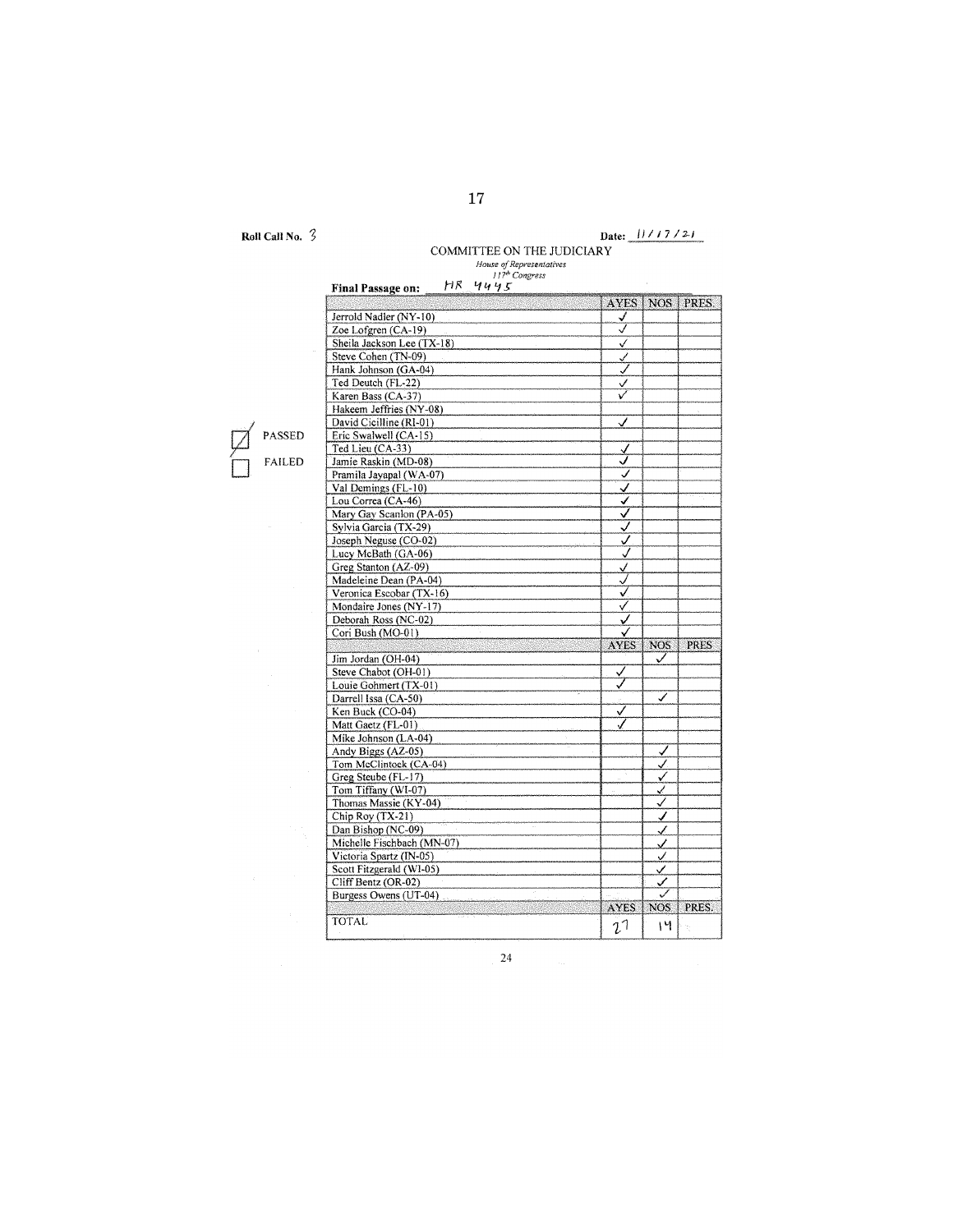#### **Committee Oversight Findings**

In compliance with clause  $3(c)(1)$  of House Rule XIII, the Committee advises that the findings and recommendations of the Committee, based on oversight activities under clause 2(b)(1) of House Rule X, are incorporated in the descriptive portions of this report.

#### **Committee Estimate of Budgetary Effects**

Pursuant to clause  $3(d)(1)$  of House Rule XIII, the Committee adopts as its own the cost estimate prepared by the Director of the Congressional Budget Office pursuant to section 402 of the Congressional Budget Act of 1974.

#### **New Budget Authority and Congressional Budget Office Cost Estimate**

Pursuant to clause 3(c)(2) of House Rule XIII and section 308(a) of the Congressional Budget Act of 1974, and pursuant to clause  $(3)(c)(3)$  of House Rule XIII and section 402 of the Congressional Budget Act of 1974, the Committee has requested but not received from the Director of Congressional Budget Office a budgetary analysis and a cost estimate of this bill.

#### **Duplication of Federal Programs**

Pursuant to clause 3(c)(5) of House Rule XIII, no provision of H.R. 4445 establishes or reauthorizes a program of the federal government known to be duplicative of another federal program.

#### **Performance Goals and Objectives**

The Committee states that pursuant to clause  $3(c)(4)$  of House Rule XIII, H.R. 4445 improves access to justice for survivors of sexual assault and harassment by allowing these parties to elect arbitration after a dispute has arisen.

#### **Advisory on Earmarks**

In accordance with clause 9 of House Rule XXI, H.R. 4445 does not contain any congressional earmarks, limited tax benefits, or limited tariff benefits as defined in clause  $9(d)$ ,  $9(e)$ , or  $9(f)$  of House Rule XXI.

#### **Section-by-Section Analysis**

The following discussion describes the bill as reported by the Committee.

*Sec. 1. Short Title.* Section 1 sets forth the short title of the bill as the ''Ending Forced Arbitration of Sexual Assault and Sexual Harassment Act of 2021.''

*Sec. 2. Predispute Arbitration of Disputes Involving Sexual Assault and Sexual Harassment.* Sec. 2(a) amends Title 9 of the United States Code by adding at the end ''Chapter 4—Arbitration of Disputes Involving Sexual Assault and Sexual Harassment.''

New section 401 defines various terms used under new chapter 4. For example, it defines ''sexual assault dispute'' as ''a dispute involving a nonconsensual sexual act or sexual contact, as such terms are defined in section 2246 of title 18 or similar applicable Tribal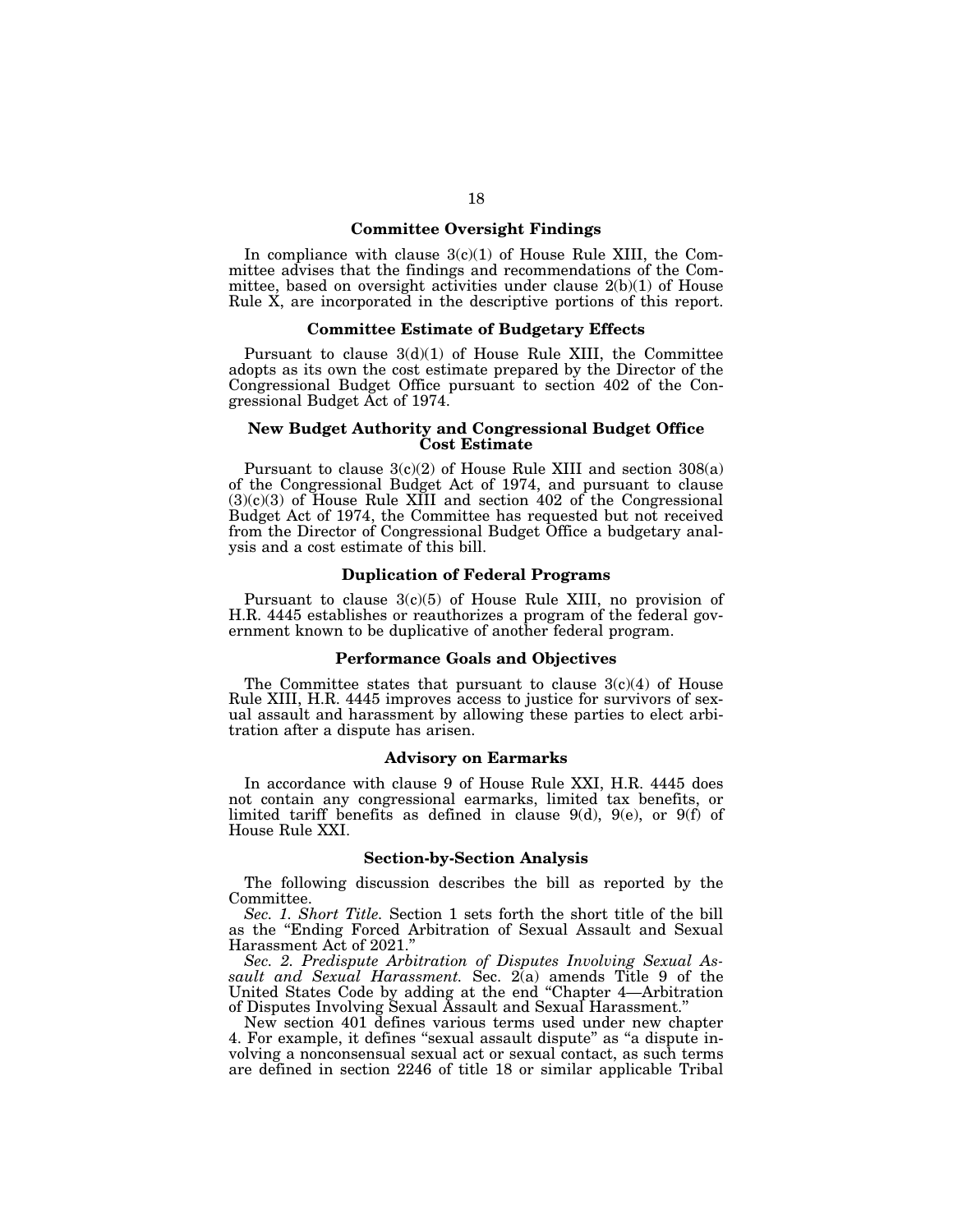or State law, including when the victim lacks capacity to consent.'' The term ''sexual harassment dispute'' means a ''dispute relating to any of the following conduct directed at an individual or a group of individuals: (A) Unwelcome sexual advances; (B) Unwanted physical contact that is sexual in nature, including assault; (C) Unwanted sexual attention, including unwanted sexual comments and propositions for sexual activity;  $(\bar{D})$  Conditioning professional, educational, consumer, health care or long-term care benefits on sexual activity; or (E) Retaliation for rejecting unwanted sexual attention.''

New section 402 first provides that at the election of a person alleging conduct that constitutes a sexual harassment or sexual assault claim, no pre-dispute arbitration agreement or pre-dispute joint-action waiver shall be valid or enforceable relating to disputes described within the chapter. It further provides that a court, and not an arbitrator, shall determine whether this chapter applies to an agreement to arbitrate, and the enforceability of that agreement.

Section 2(b) makes a series of technical and conforming amendments.

*Sec. 3. Effective Date.* Section 3 provides that the legislation applies to any dispute or claim that arises or accrues on or after the date of enactment of the legislation.

#### **Changes in Existing Law Made by the Bill, as Reported**

In compliance with clause 3(e) of House Rule XIII, changes in existing law made by the bill, H.R. 4445, as reported, are shown as follows:

#### **Changes in Existing Law Made by the Bill, as Reported**

In compliance with clause 3(e) of rule XIII of the Rules of the House of Representatives, changes in existing law made by the bill, as reported, are shown as follows (existing law proposed to be omitted is enclosed in black brackets, new matter is printed in italics, and existing law in which no change is proposed is shown in roman):

#### **TITLE 9, UNITED STATES CODE**

|  |  | 4. Arbitration of disputes involving sexual assault and sexual har- |  |  |
|--|--|---------------------------------------------------------------------|--|--|

#### **CHAPTER 1—GENERAL PROVISIONS**

\* \* \* \* \* \* \*

#### **§ 2. Validity, irrevocability, and enforcement of agreements to arbitrate**

A written provision in any maritime transaction or a contract evidencing a transaction involving commerce to settle by arbitration a controversy thereafter arising out of such contract or transaction, or the refusal to perform the whole or any part thereof, or an agreement in writing to submit to arbitration an existing con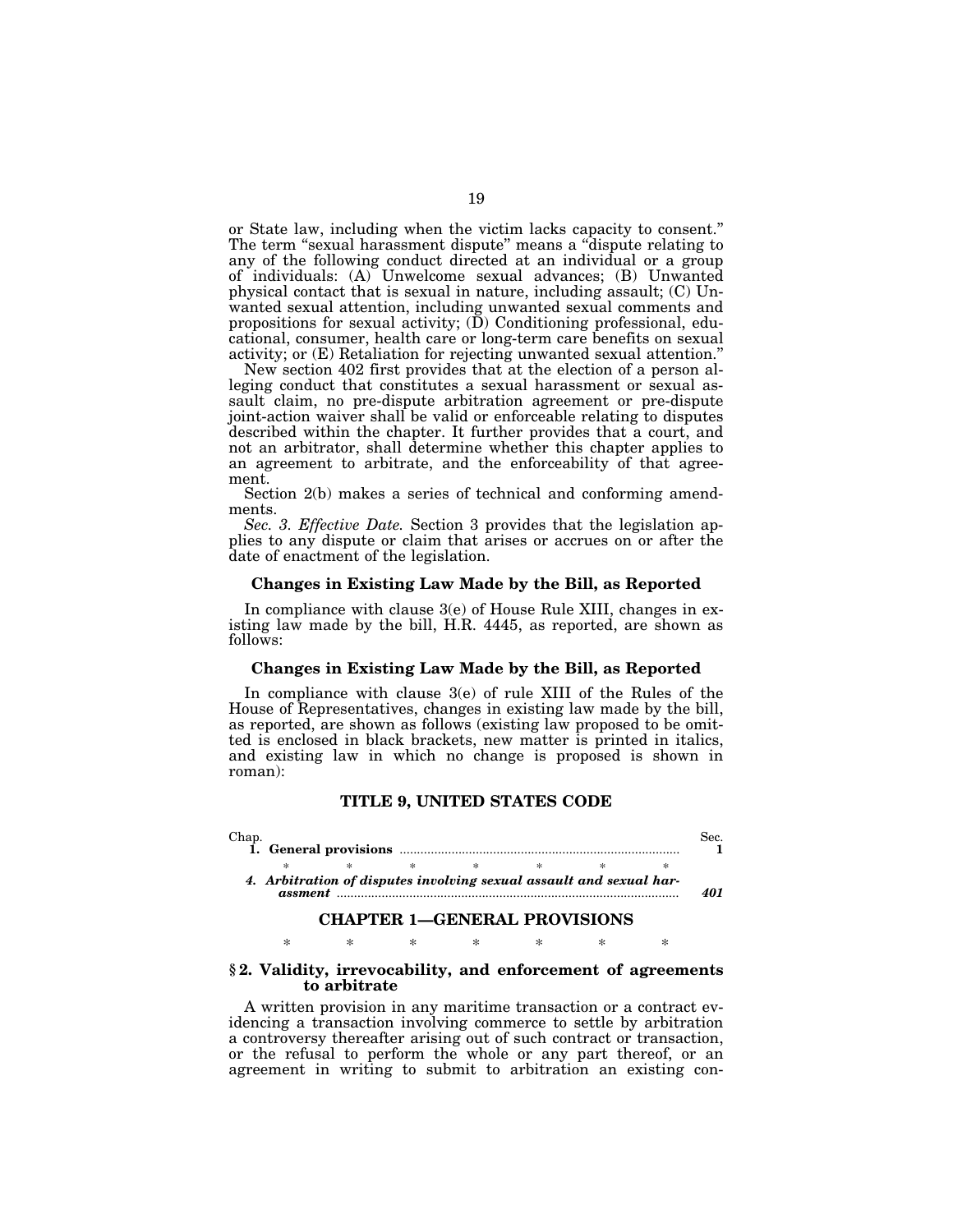troversy arising out of such a contract, transaction, or refusal, shall be valid, irrevocable, and enforceable, save upon such grounds as exist at law or in equity for the revocation of any contract *or as otherwise provided in chapter 4*.

### **CHAPTER 2—CONVENTION ON THE RECOGNITION AND ENFORCEMENT OF FOREIGN ARBITRAL AWARDS**

\* \* \* \* \* \* \*

Sec. 201. Enforcement of Convention.

\* \* \* \* \* \* \* \* [208. Chapter 1; residual application.] *208. Application.* 

## \* \* \* \* \* \* \* § 208. [Chapter 1; residual application] *Application*

Chapter 1 applies to actions and proceedings brought under this chapter to the extent that chapter is not in conflict with this chapter or the Convention as ratified by the United States. *This chapter applies to the extent that this chapter is not in conflict with chapter 4.* 

\* \* \* \* \* \* \*

#### **CHAPTER 3—INTER-AMERICAN CONVENTION ON INTERNATIONAL COMMERCIAL ARBITRATION**

Sec.

301. Enforcement of Convention. \* \* \* \* \* \* \* \* [307. Chapter 1; residual application.] *307. Application.*  \* \* \* \* \* \* \* \*

### § 307. [Chapter 1; residual application] *Application*

Chapter 1 applies to actions and proceedings brought under this chapter to the extent chapter 1 is not in conflict with this chapter or the Inter-American Convention as ratified by the United States. *This chapter applies to the extent that this chapter is not in conflict with chapter 4.* 

### *CHAPTER 4—ARBITRATION OF DISPUTES INVOLVING SEXUAL ASSAULT AND SEXUAL HARASSMENT*

*Sec.* 

*401. Definitions. 402. No validity or enforceability.* 

#### *§ 401. Definitions*

*In this chapter:* 

*(1) PREDISPUTE ARBITRATION AGREEMENT.—The term ''predispute arbitration agreement'' means any agreement to arbitrate a dispute that had not yet arisen at the time of the making of the agreement.* 

*(2) PREDISPUTE JOINT-ACTION WAIVER.—The term ''predispute joint-action waiver'' means an agreement, whether or not part*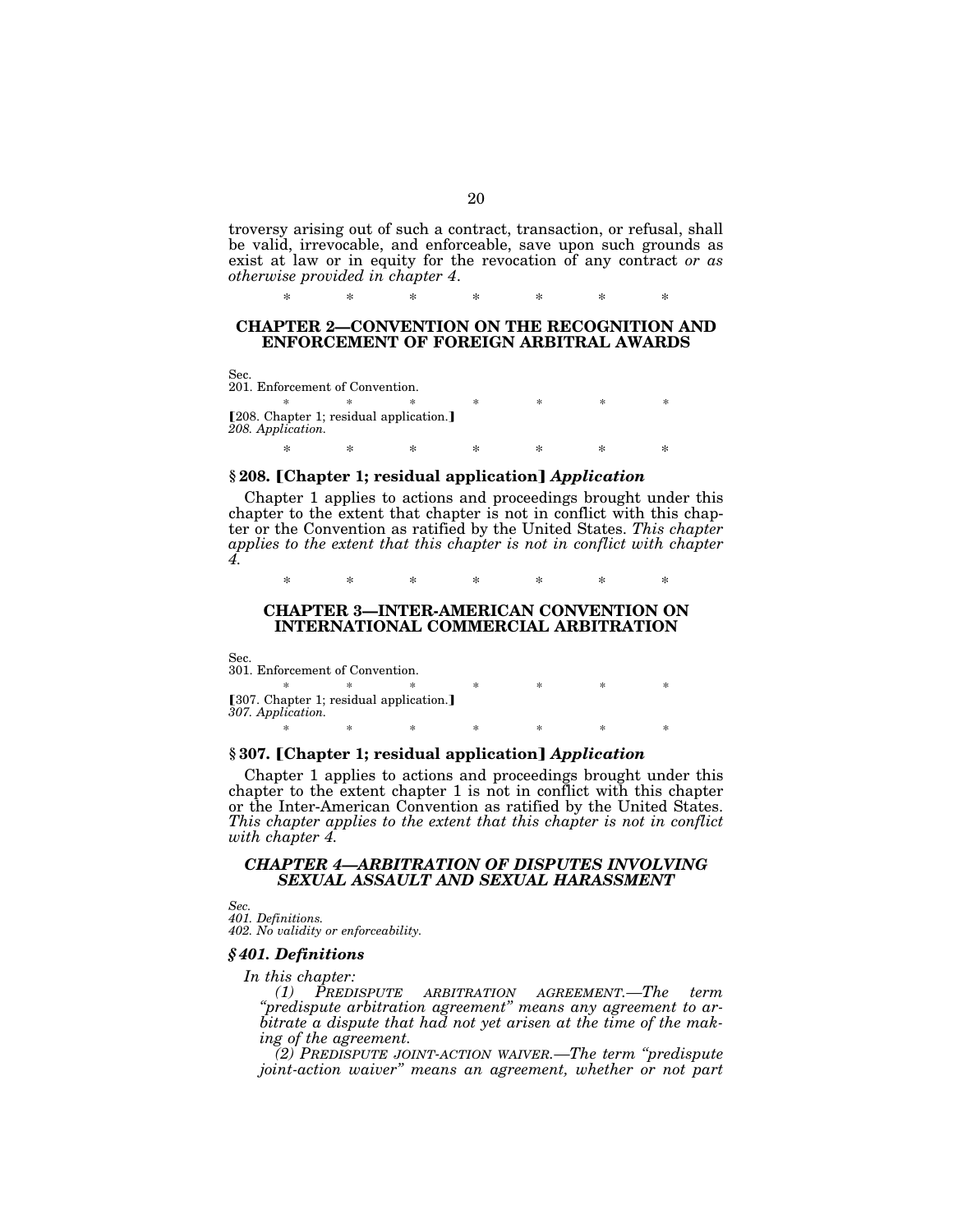*of a predispute arbitration agreement, that would prohibit, or waive the right of, one of the parties to the agreement to participate in a joint, class, or collective action in a judicial, arbitral, administrative, or other forum, concerning a dispute that has not yet arisen at the time of the making of the agreement.* 

*(3) SEXUAL ASSAULT DISPUTE.—The term ''sexual assault dispute'' means a dispute involving a nonconsensual sexual act or sexual contact, as such terms are defined in section 2246 of title 18 or similar applicable Tribal or State law, including when the victim lacks capacity to consent.* 

*(4) SEXUAL HARASSMENT DISPUTE.—The term ''sexual harassment dispute'' means a dispute relating to the any of the following conduct directed at an individual or a group of individuals:* 

*(A) Unwelcome sexual advances.* 

*(B) Unwanted physical contact that is sexual in nature, including assault.* 

*(C) Unwanted sexual attention, including unwanted sexual comments and propositions for sexual activity.* 

*(D) Conditioning professional, educational, consumer, health care or long-term care benefits on sexual activity.* 

*(E) Retaliation for rejecting unwanted sexual attention.* 

#### *§ 402. No validity or enforceability*

*(a) IN GENERAL.—Notwithstanding any other provision of this title, at the election of the person alleging conduct constituting a sexual harassment dispute or sexual assault dispute, or the named representative of a class or in a collective action alleging such conduct, no predispute arbitration agreement or predispute joint-action waiver shall be valid or enforceable with respect to a case which is filed under Federal, Tribal, or State law and relates to the sexual assault dispute or the sexual harassment dispute.* 

*(b) DETERMINATION OF APPLICABILITY.—An issue as to whether this chapter applies with respect to a dispute shall be determined under Federal law. The applicability of this chapter to an agreement to arbitrate and the validity and enforceability of an agreement to which this chapter applies shall be determined by a court, rather than an arbitrator, irrespective of whether the party resisting arbitration challenges the arbitration agreement specifically or in conjunction with other terms of the contract containing such agreement, and irrespective of whether the agreement purports to delegate such determinations to an arbitrator.*